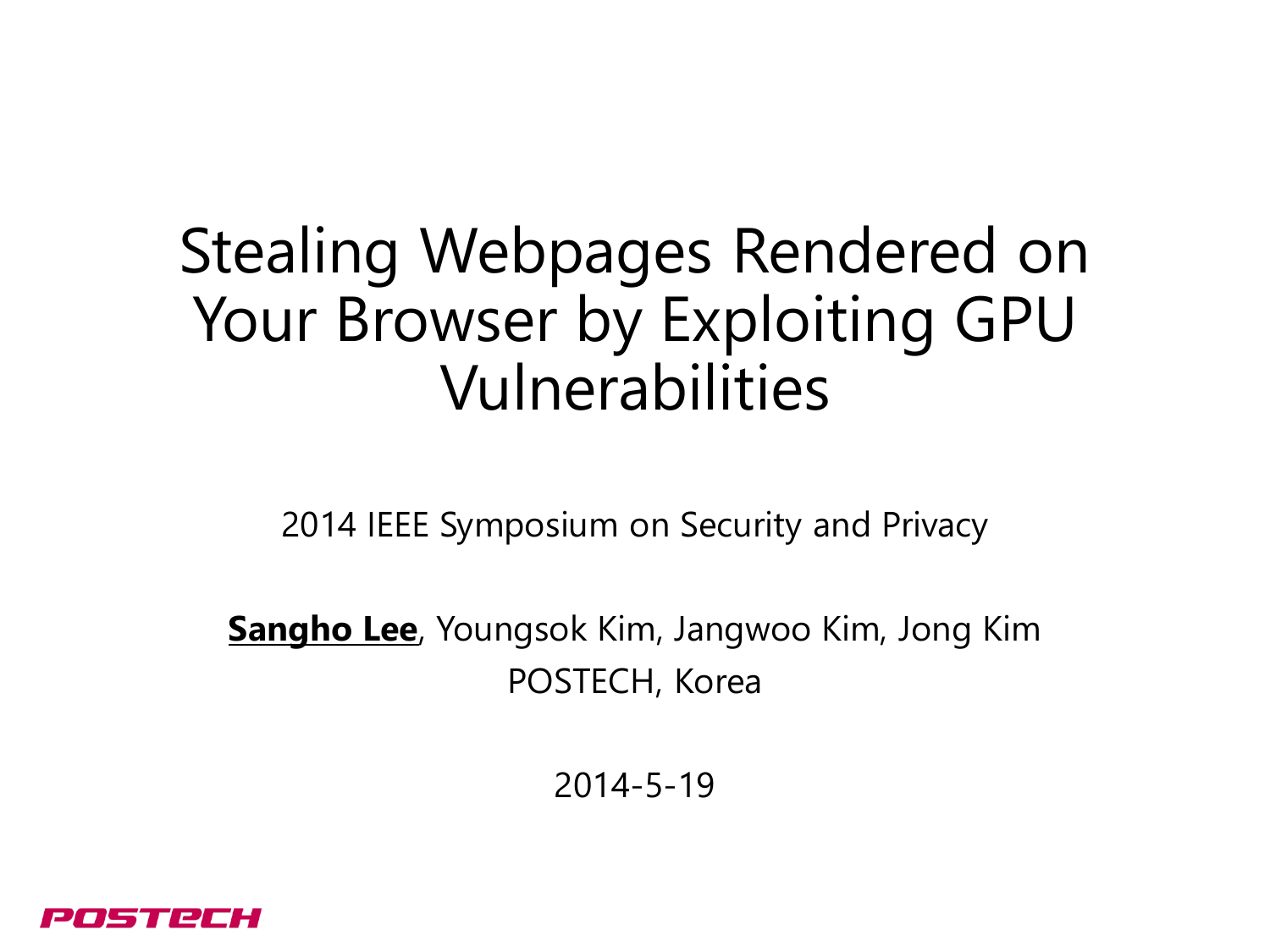# Graphics Processing Unit (GPU)

- •An essential component of modern computers
	- Graphics APIs (DirectX, OpenGL)
	- Computing APIs (CUDA, OpenCL)
- •Various applications
	- Game/graphics applications
	- Data analysis tools
	- Security applications
		- Cryptographic engines
		- Intrusion detection systems



**Is GPU secure?**

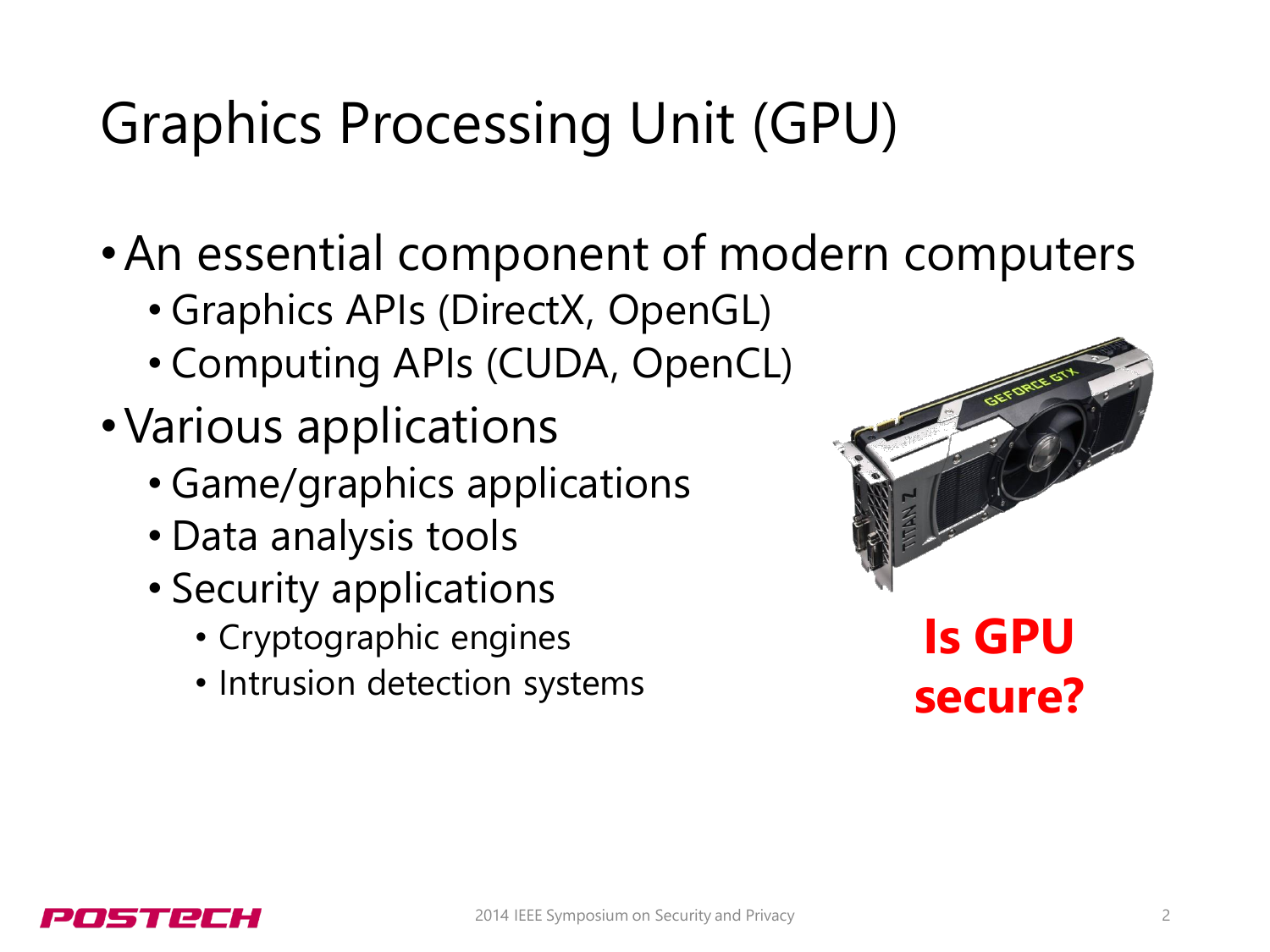#### GPU Can Be Shared

#### •GPU cluster

- Multiple users can use GPUs to perform computing tasks in a time-sharing fashion.
- •Personal computer/workstation
	- A foreground user solely uses a GPU for graphics tasks.
	- Background users can use the GPU for computing tasks.

#### **Can attacker access other's data remaining in GPU memory?**

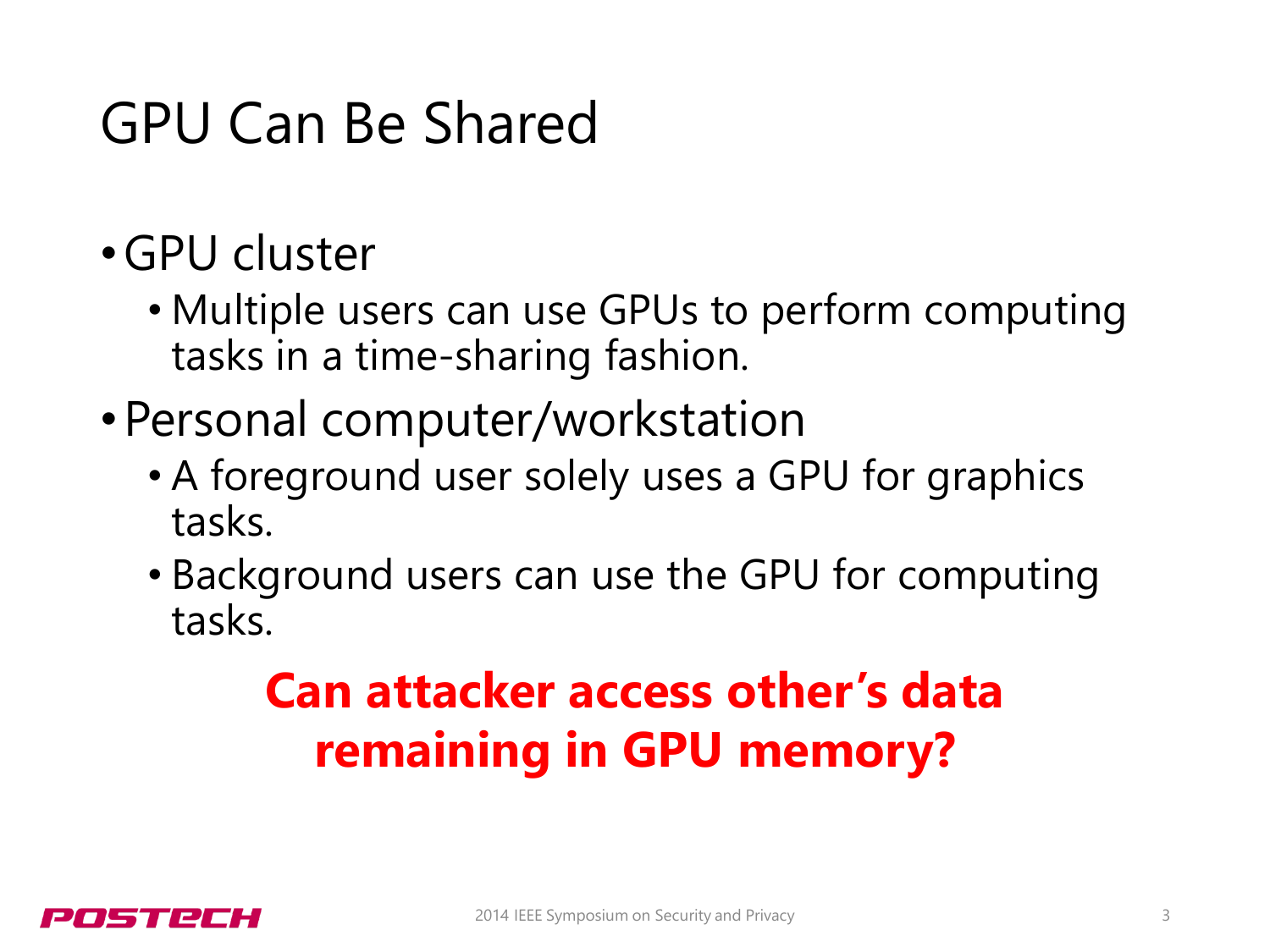#### Isn't It Familiar?



A GPU memory dump obtained after visiting google.com



**Sensitive data are leaked!**

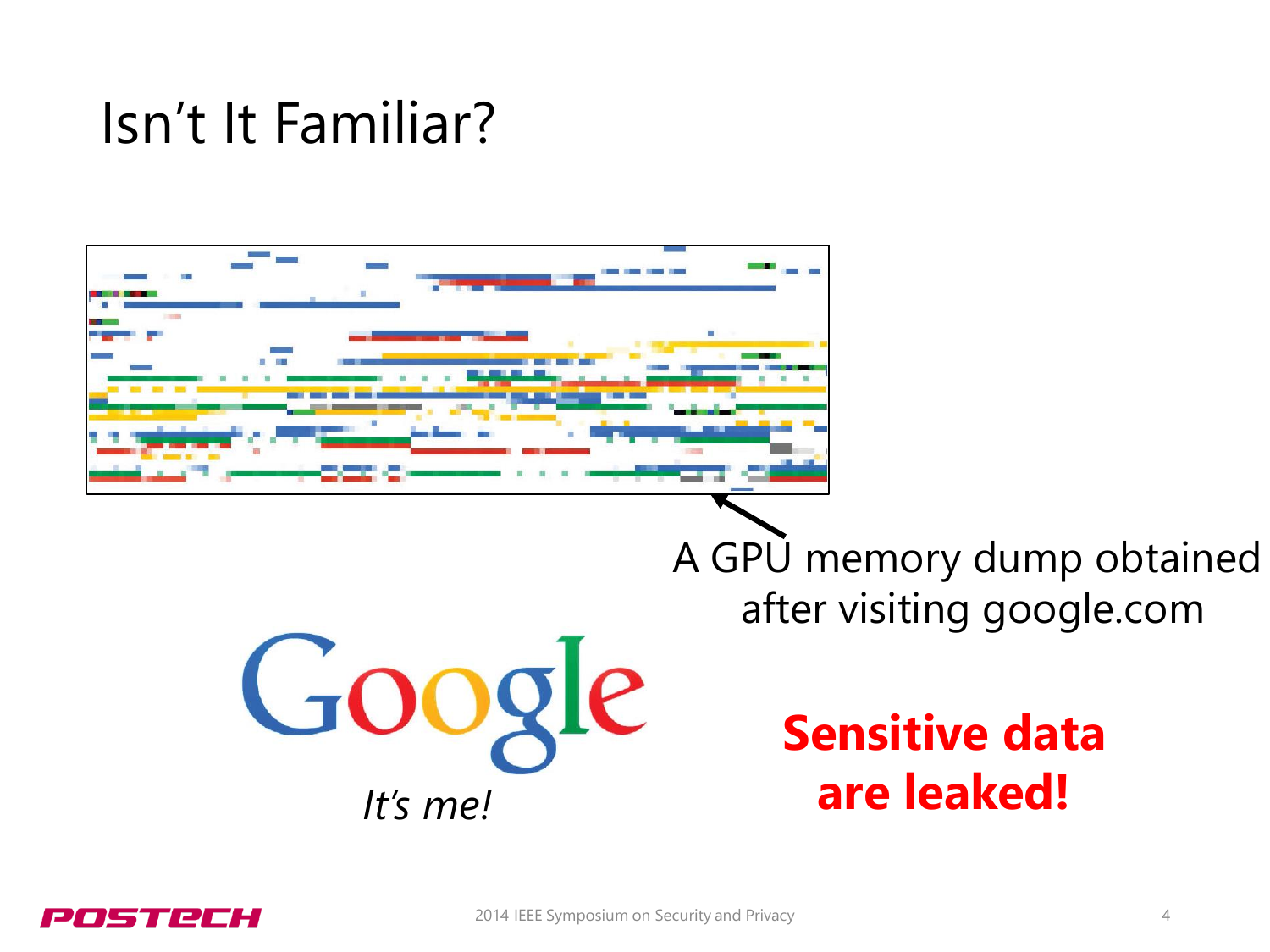#### Motivation and Research Goal

- Motivation
	- Lack of an in-depth study of GPU security problems
	- Sensitive data leakage through a disclosed GPU memory
- •Research goal
	- Establish and emphasize GPU security problems
		- Discover and specify the security problems of GPUs
		- Develop widely-applicable security attacks on GPUs

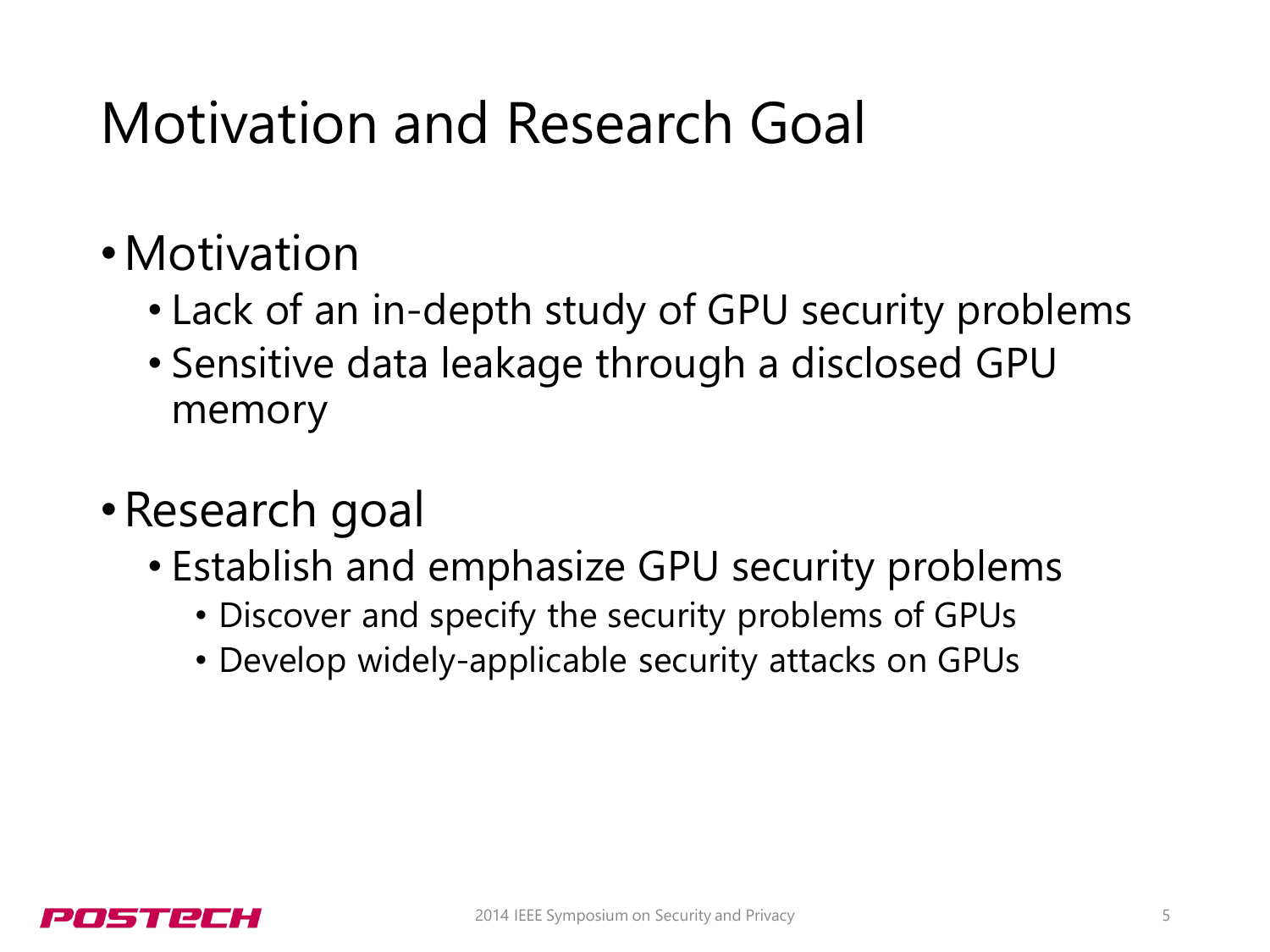#### **Contents**

•Introduction

#### •**GPU Basics and Concerns**

- •Disclosing GPU Memory
- •Inferring Browsing History from GPUs
- •Discussion
- •Conclusion

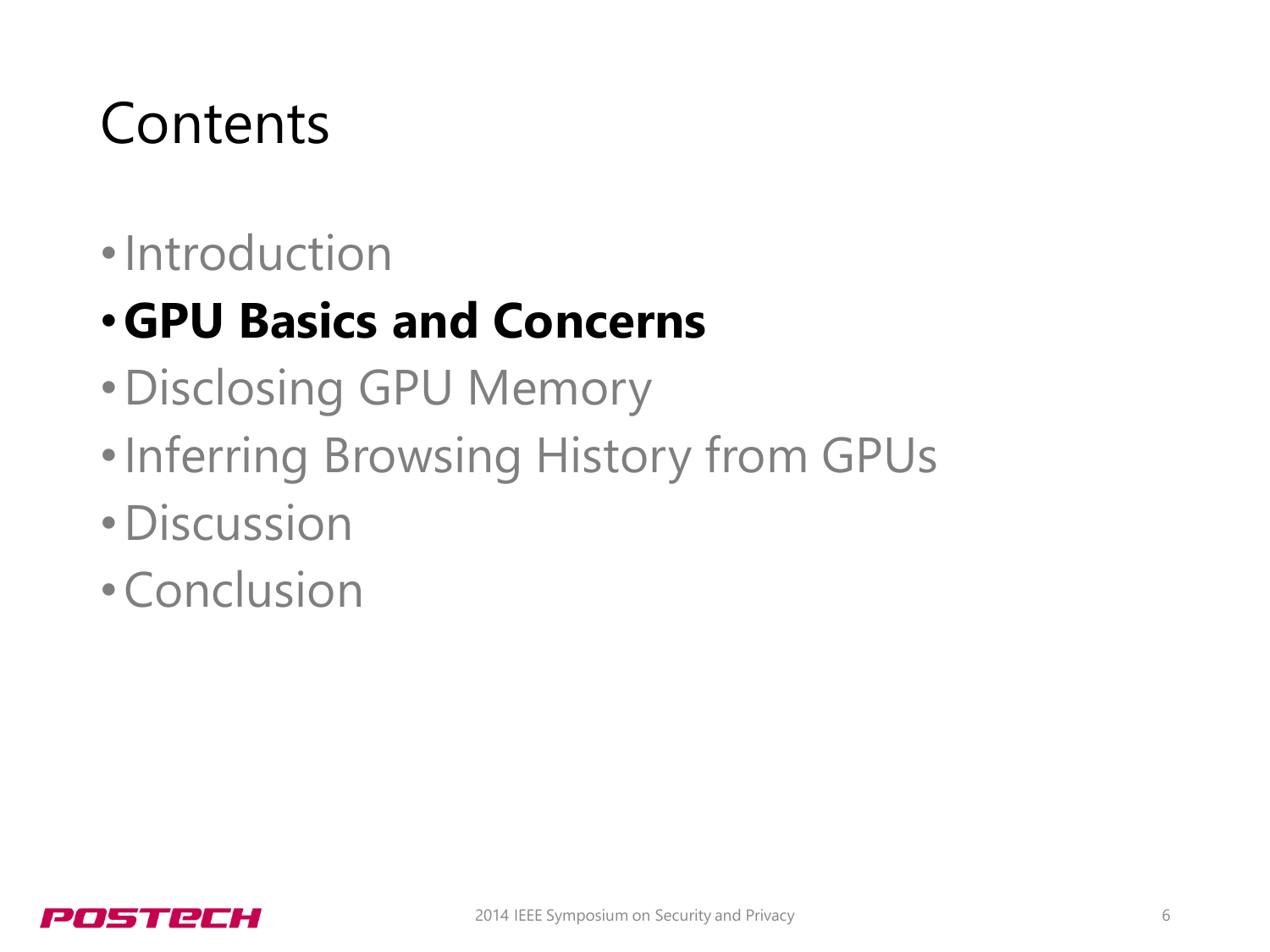#### High-level Architecture of GPU



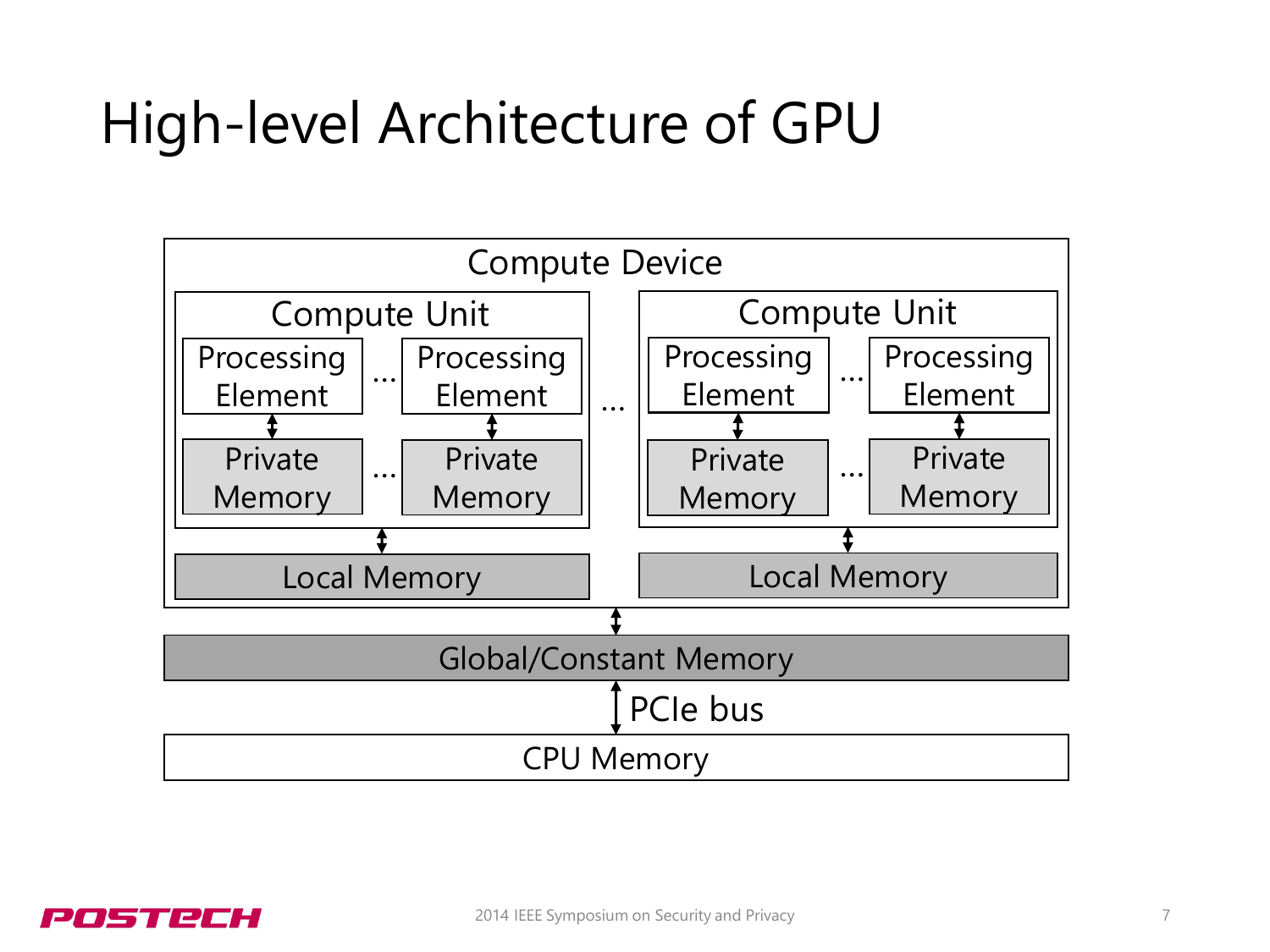# Security Concerns about GPU

- •Uninitialized memory
	- GPUs do not initialize the contents of newly allocated memory pages.
- •Unerasable memory
	- Some memory types cannot be deleted even manually.
		- Constant memory, codes, call-by-value arguments
- •Manually-managed memory
	- No isolation mechanism exists for the private and local memories of GPUs.

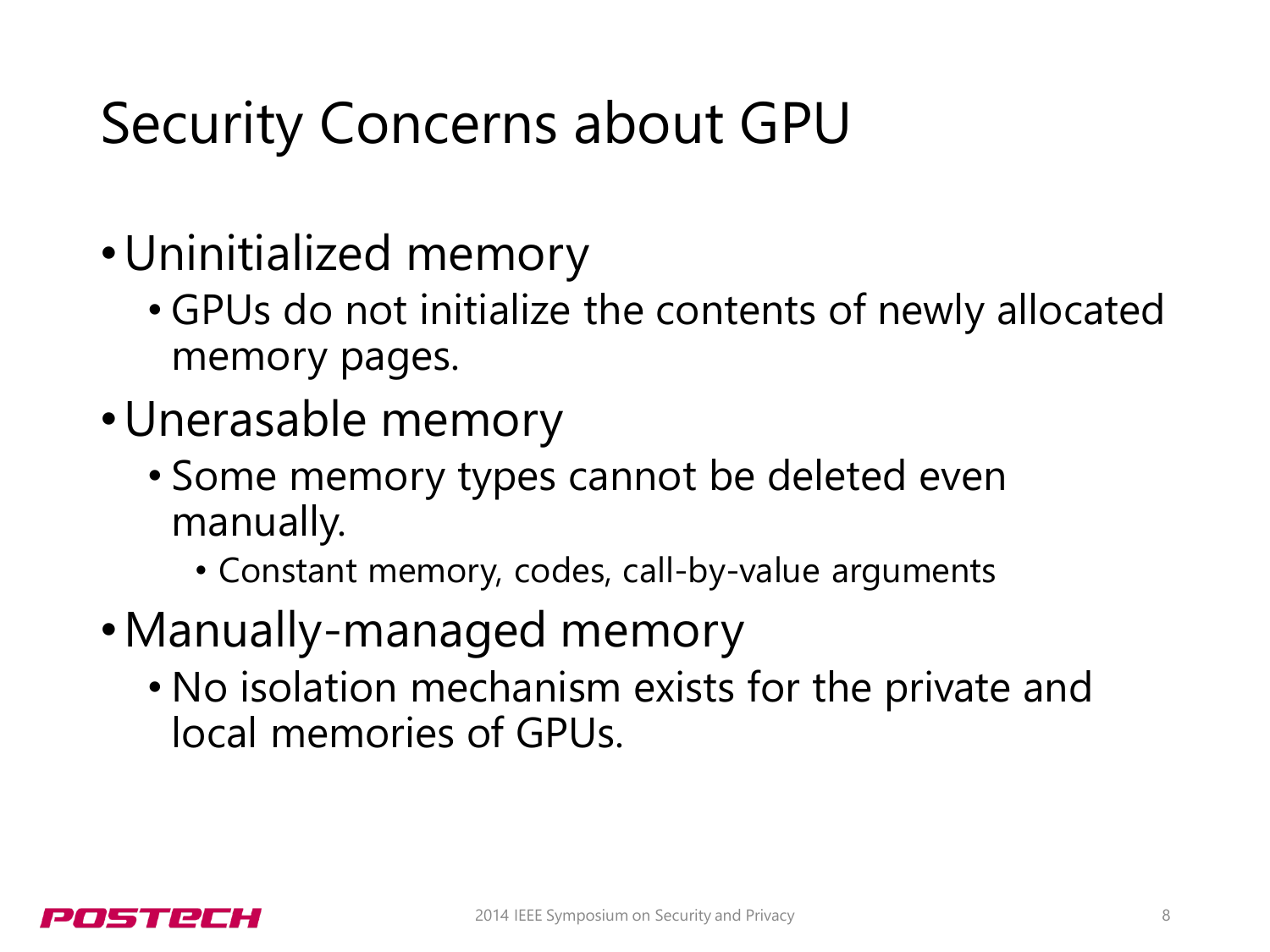### **Contents**

- •Introduction
- •GPU Basics and Concerns
- •**Disclosing GPU Memory**
- •Inferring Browsing History from GPUs
- •Discussion
- •Conclusion

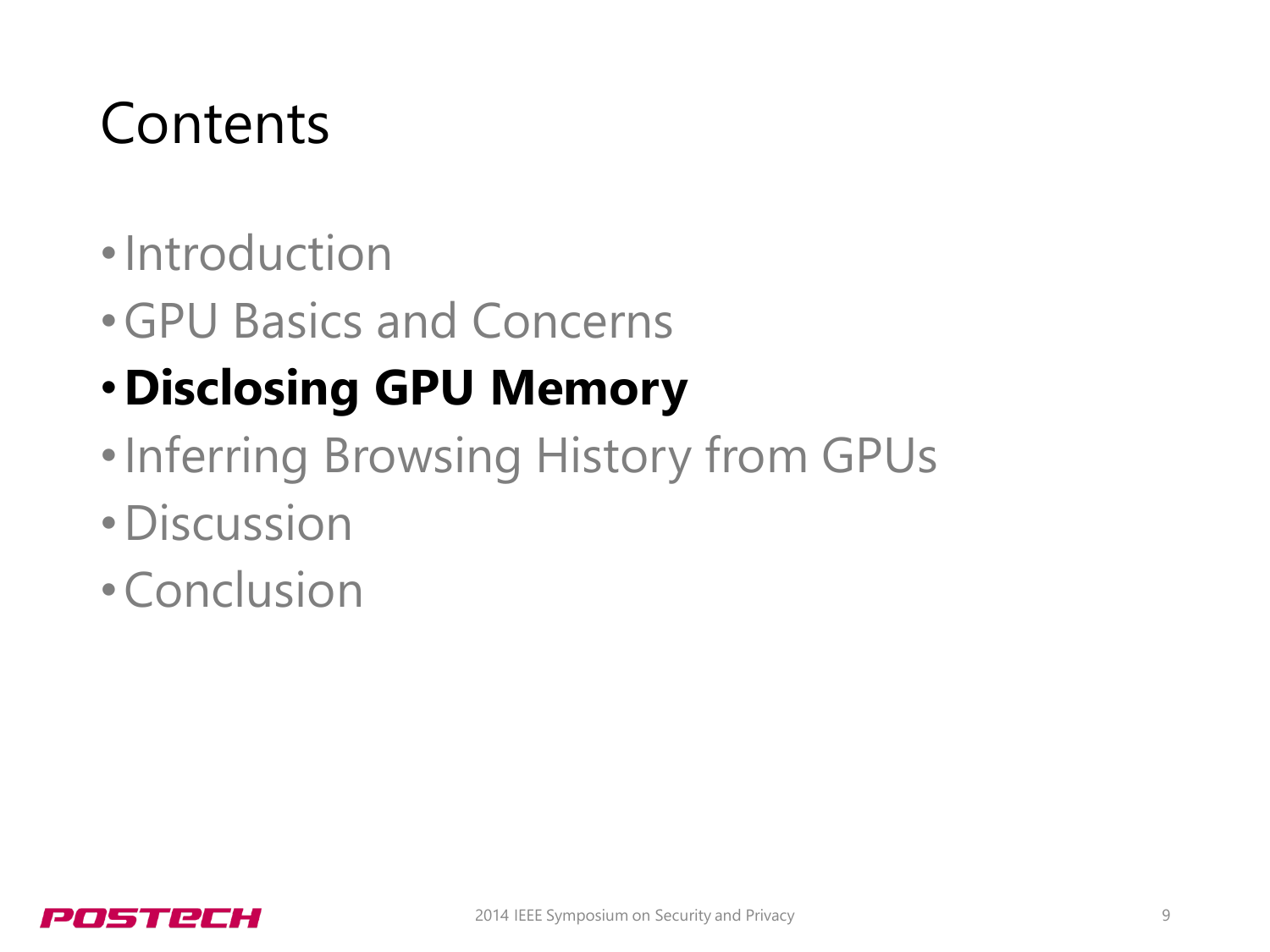#### System and Attack Models

- •Target GPU system
	- Run both graphics and computing tasks
	- Support multiple users
- •Victim
	- Use GPU-accelerated programs
	- Occupy the system's screen to use graphics APIs
- •Attacker
	- Have no root privilege (another normal user)
	- Can access the GPU to use computing APIs
	- Attempt to attack the victim by using the GPU

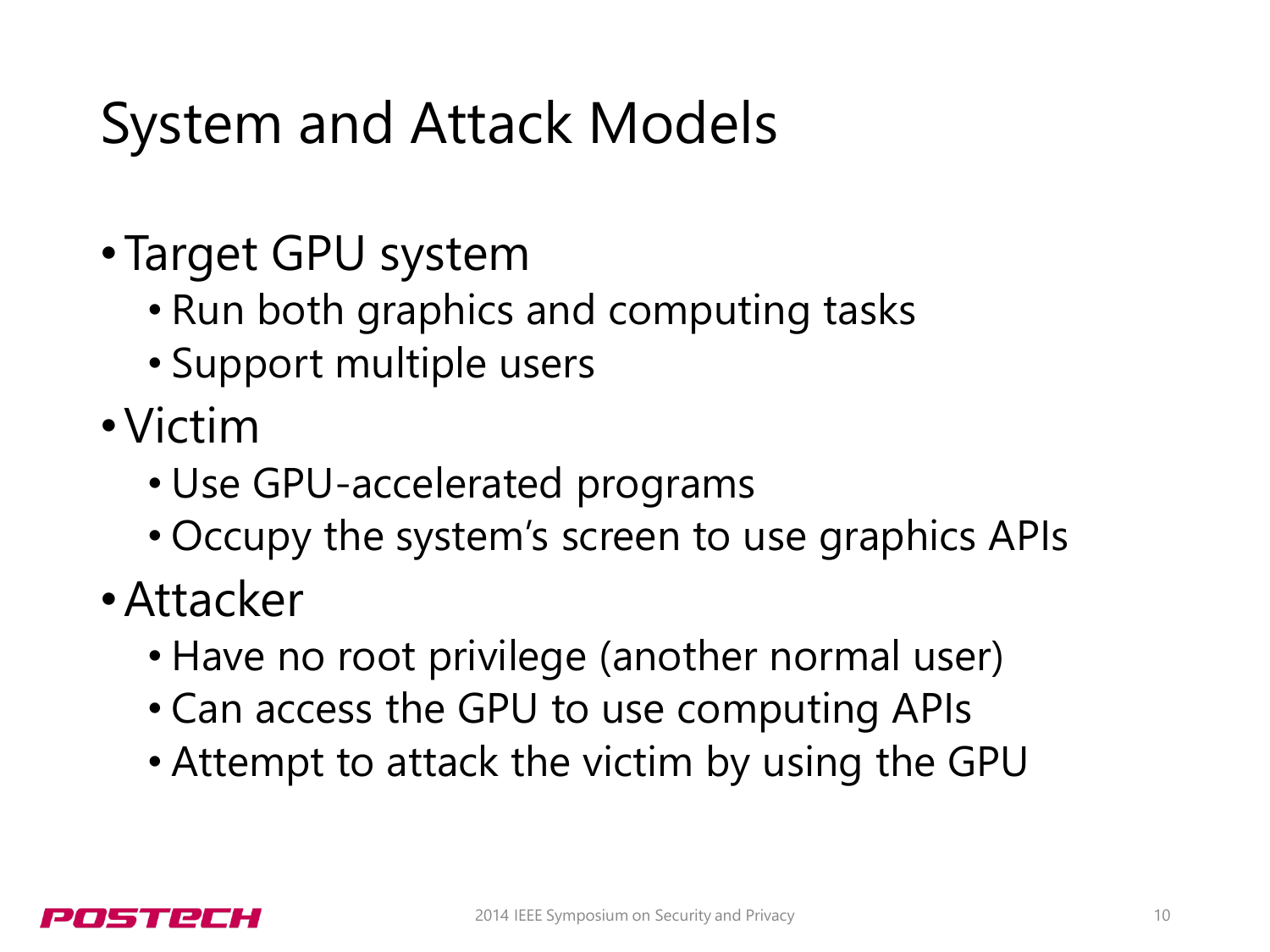## GPU Execution Flow and Attack Points



- After kernel termination
	- Disclose private/local memories to obtain the results of a kernel function
- After context destruction
	- Disclose global memory to obtain the final results, kernel codes, arguments, …

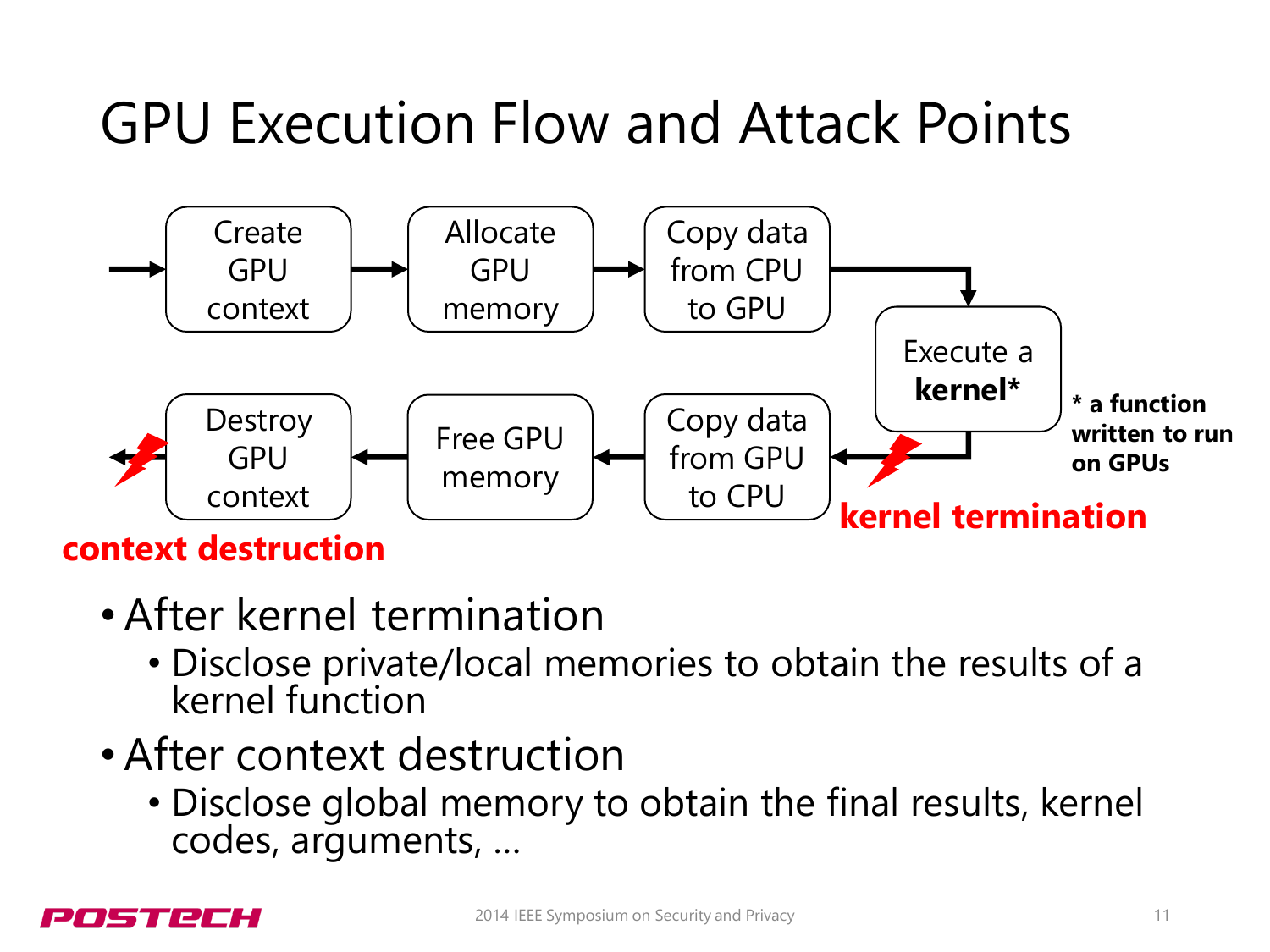### Recognizing Victim's Activities

- •Recognizing kernel termination
	- GPU queues kernels and executes them one at a time.
	- By measuring the delay of kernel execution, attackers can identify whether a victim executes a kernel.
- •Recognizing context destruction
	- By monitoring the available memory size, attackers can identify the activities of a victim.



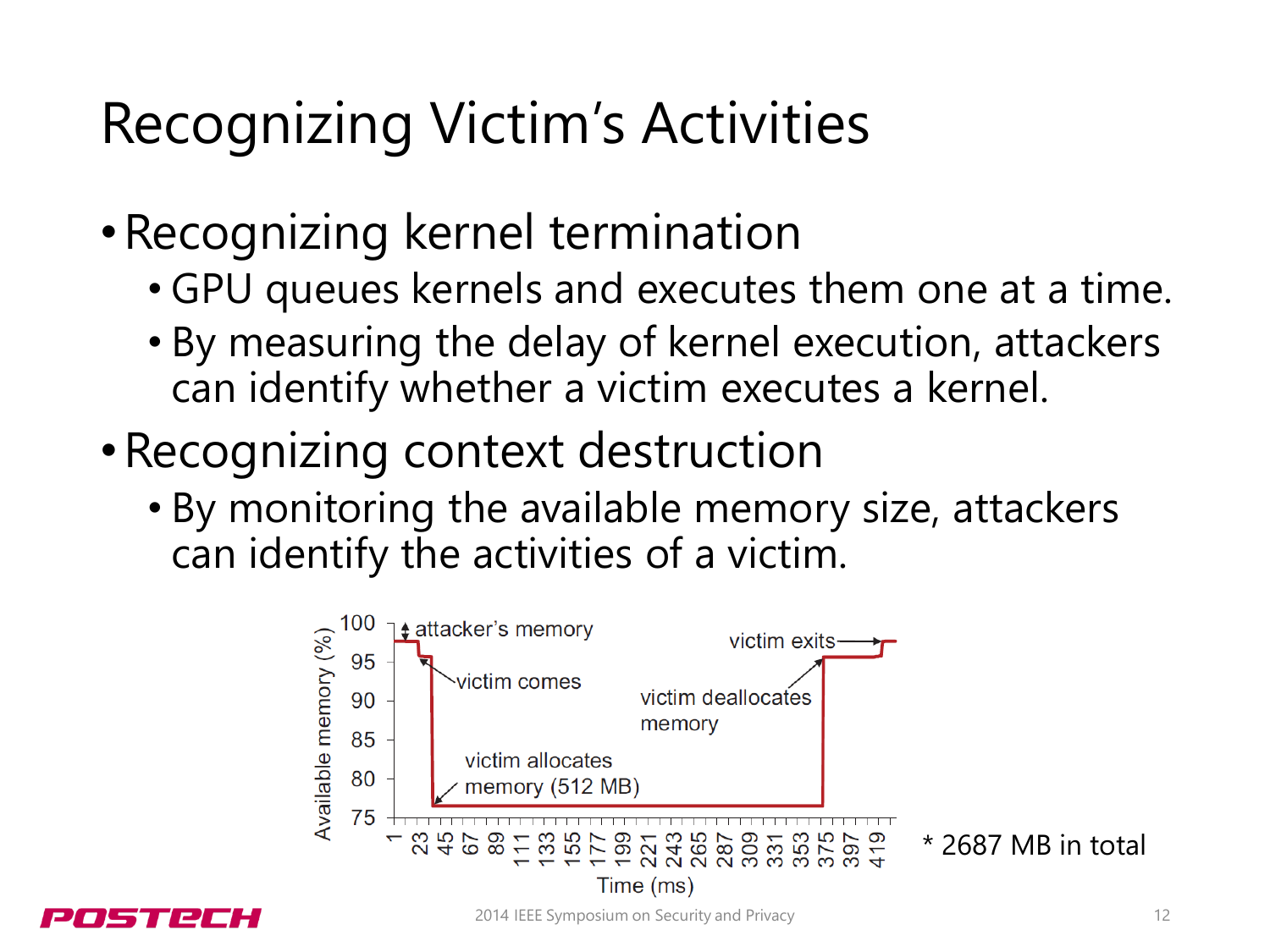#### **Contents**

- •Introduction
- •GPU Basics and Concerns
- •Disclosing GPU Memory
- •**Inferring Browsing History from GPUs**
- •Discussion
- •Conclusion

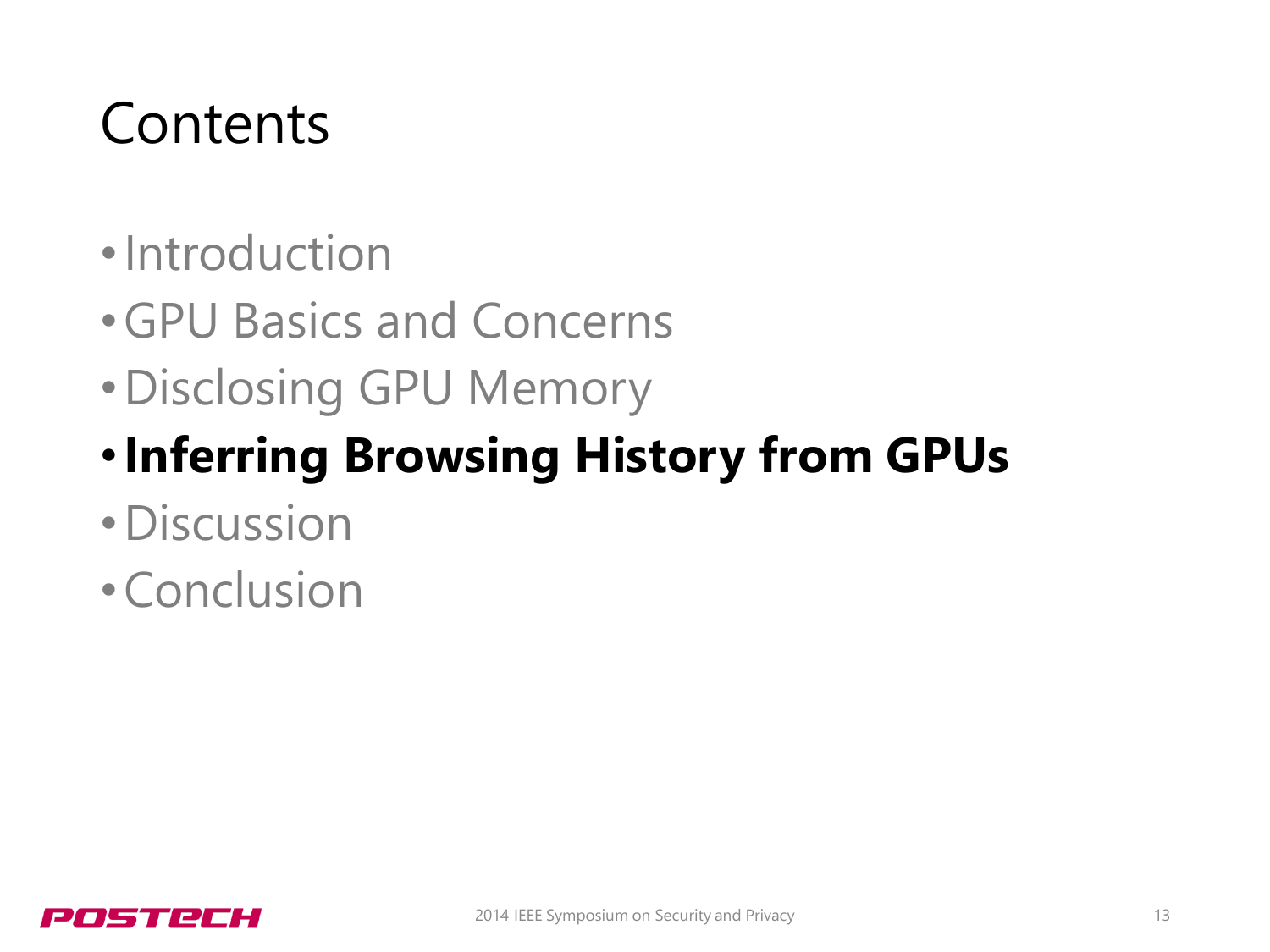## GPU-accelerated Webpage Rendering



- Textures uploaded to GPU memory are rearranged.
	- Recovering is almost impossible.
- Can we infer the original webpage from rearranged textures?
	- **We compare the similarity between the victim's dump with some data of popular webpages.**

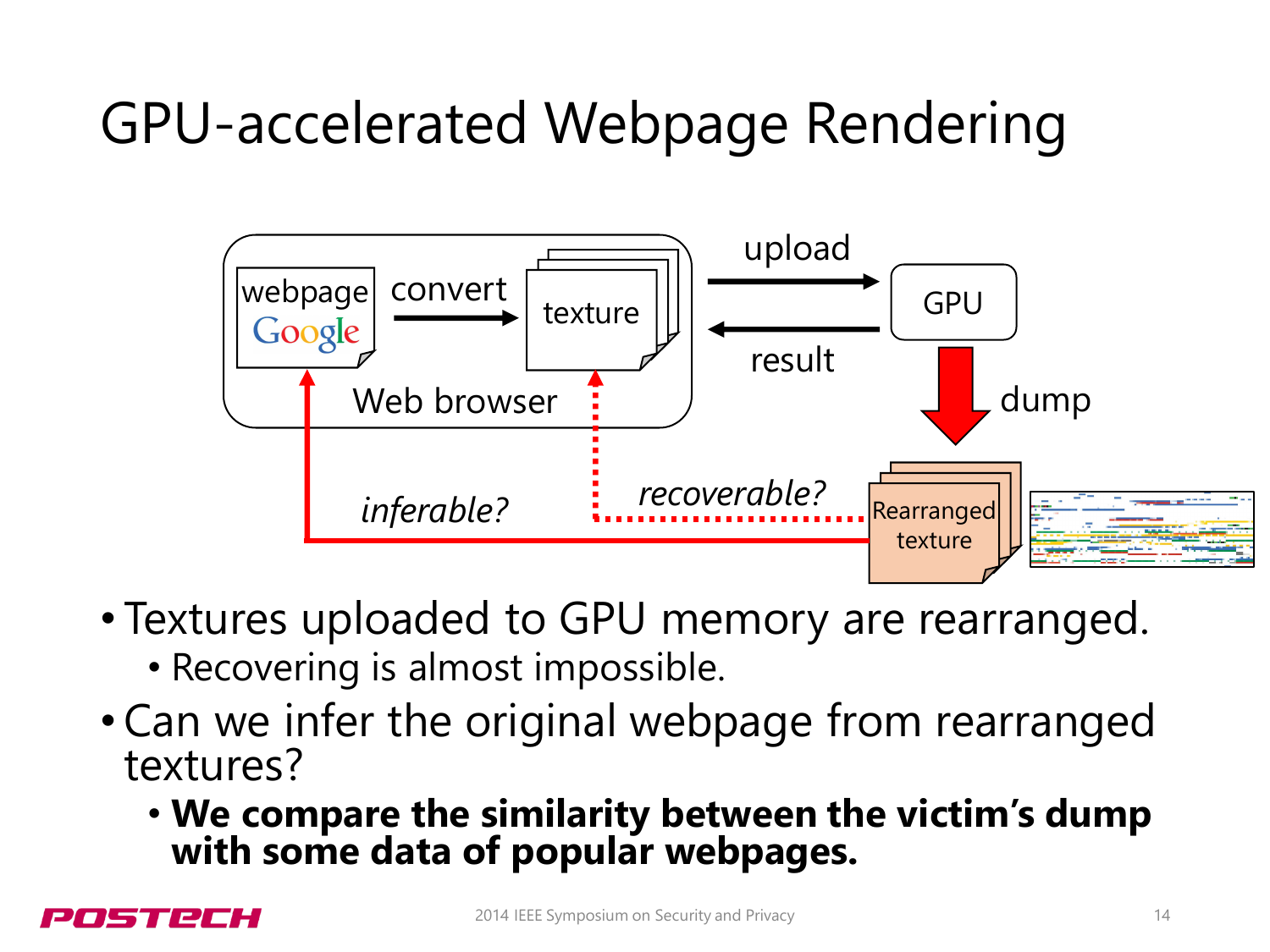#### Attack Scenarios

- •Attack using GPU memory dumps
	- Prepare the dumps of popular webpages by using the same GPU that a victim uses
	- Compare a victim's dump with the prepared dumps
- •Attack using webpage snapshots
	- Prepare the image snapshots of popular webpages by using any systems
	- Compare a victim's dump with the prepared snapshots

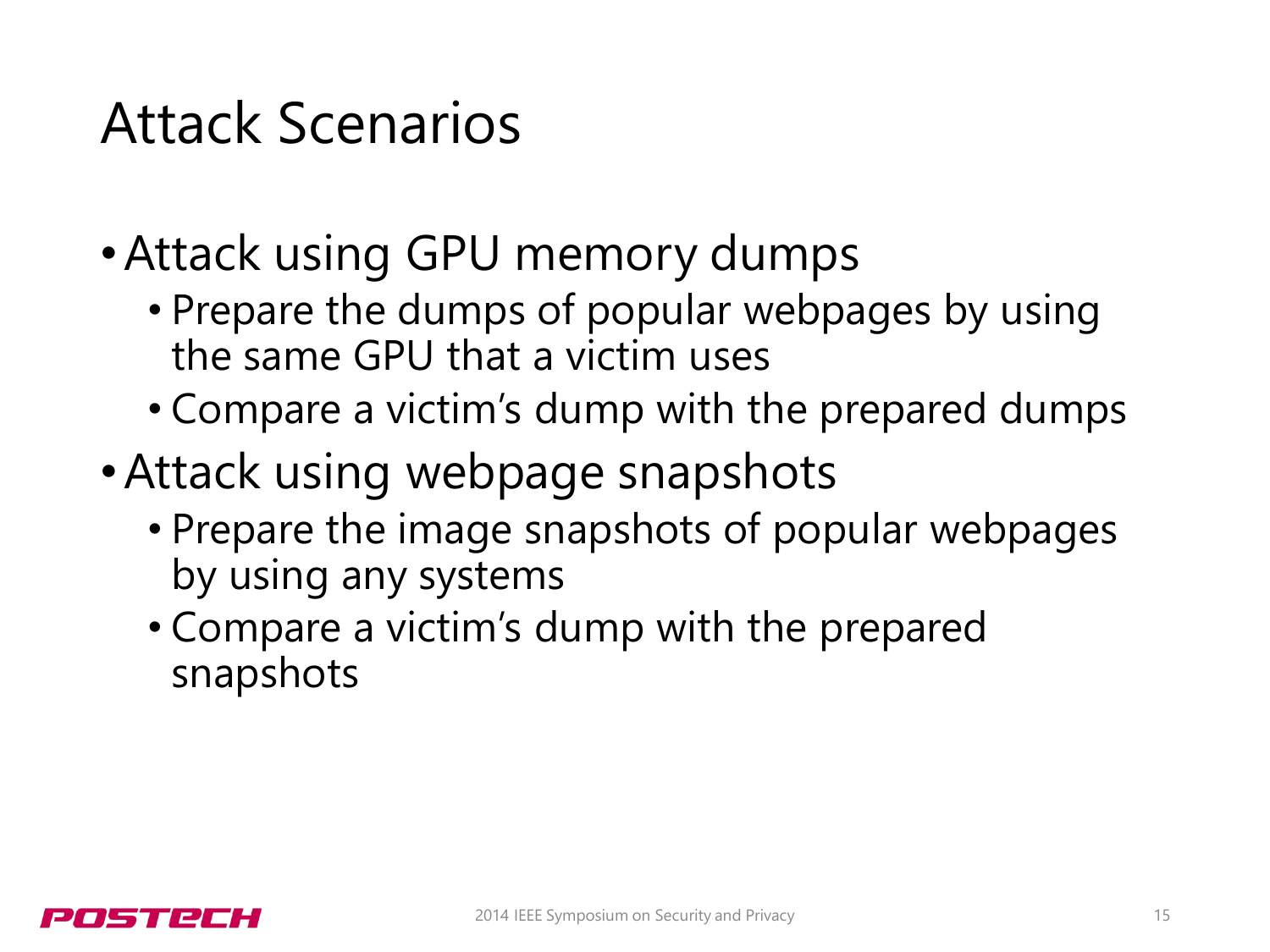## Pixel Sequence Matching

- Extract non-black and non-white contiguous pixel sequences from GPU memory dumps
	- Black: cannot be distinguished with zero
	- White: the default background color of webpages
- •Compute Jaccard Index between pixel sequence sets



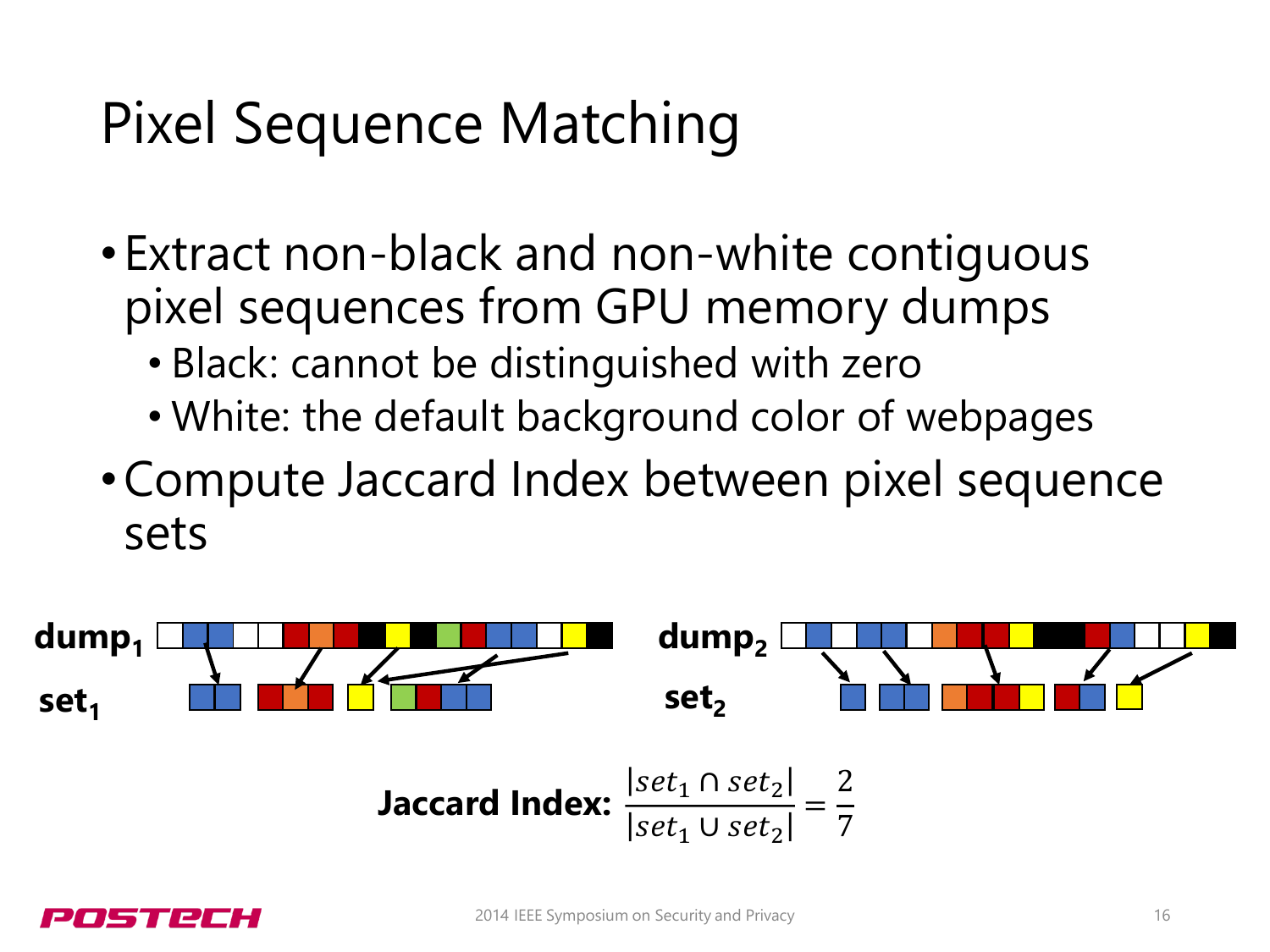# Pixel Sequence Similarity



The similarity between the same pages is higher than that of different pages.

- The front pages of Alexa Top 1000 domains
- Visiting each page 10 times

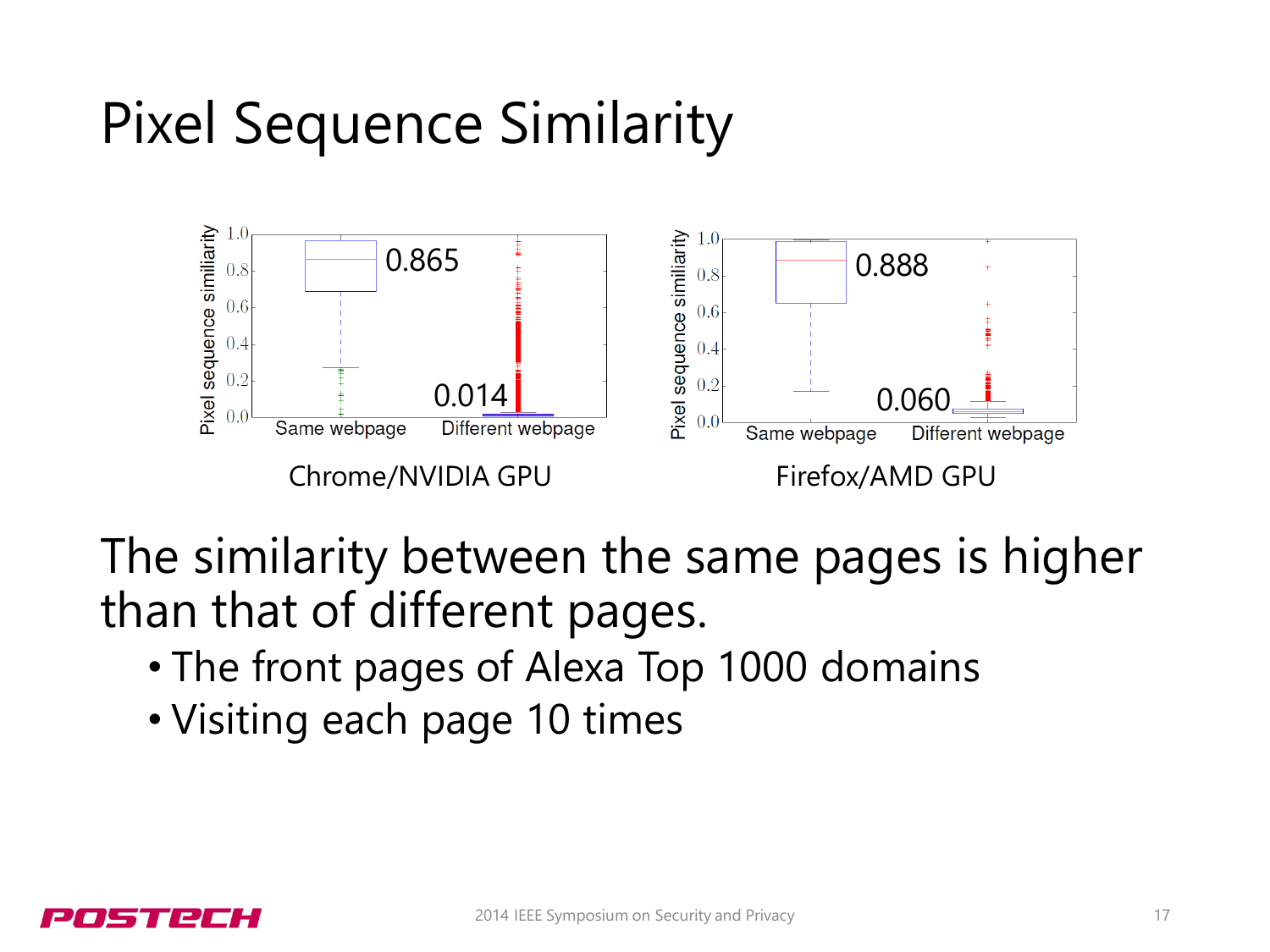#### RGB Histogram Matching

- Derive non-black and non-white RGB histograms from GPU memory dumps
	- RGB histogram: a tuple of red, green, and blue channels (256 values for each)



- Compute Euclidean distance between histograms
	- Divide each value by the sum of all 768 values (normalization)
	- Use a random projection for dimensionality reduction

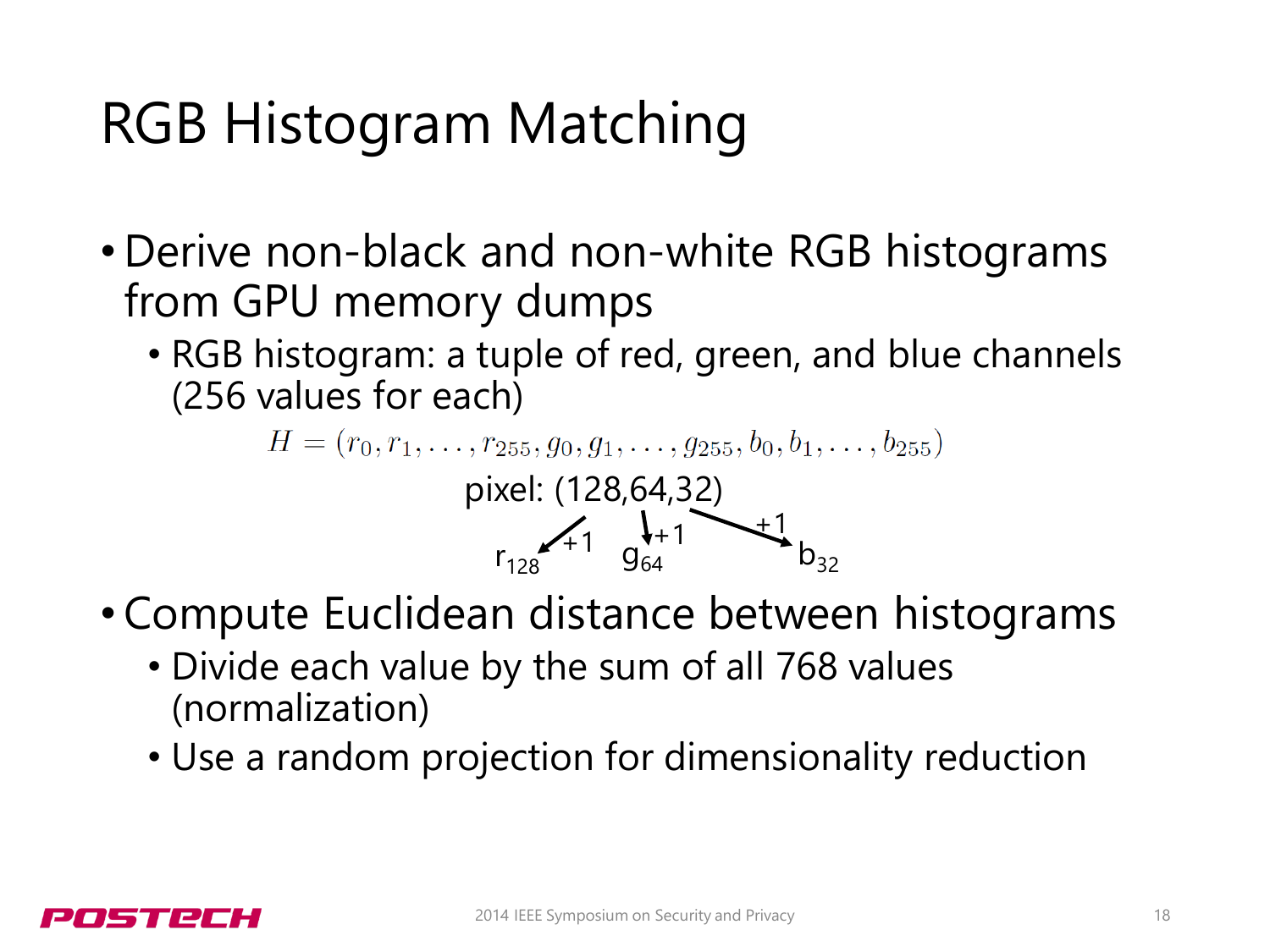#### RGB Histogram Distance



The distance between the same pages is shorter than that of different pages.

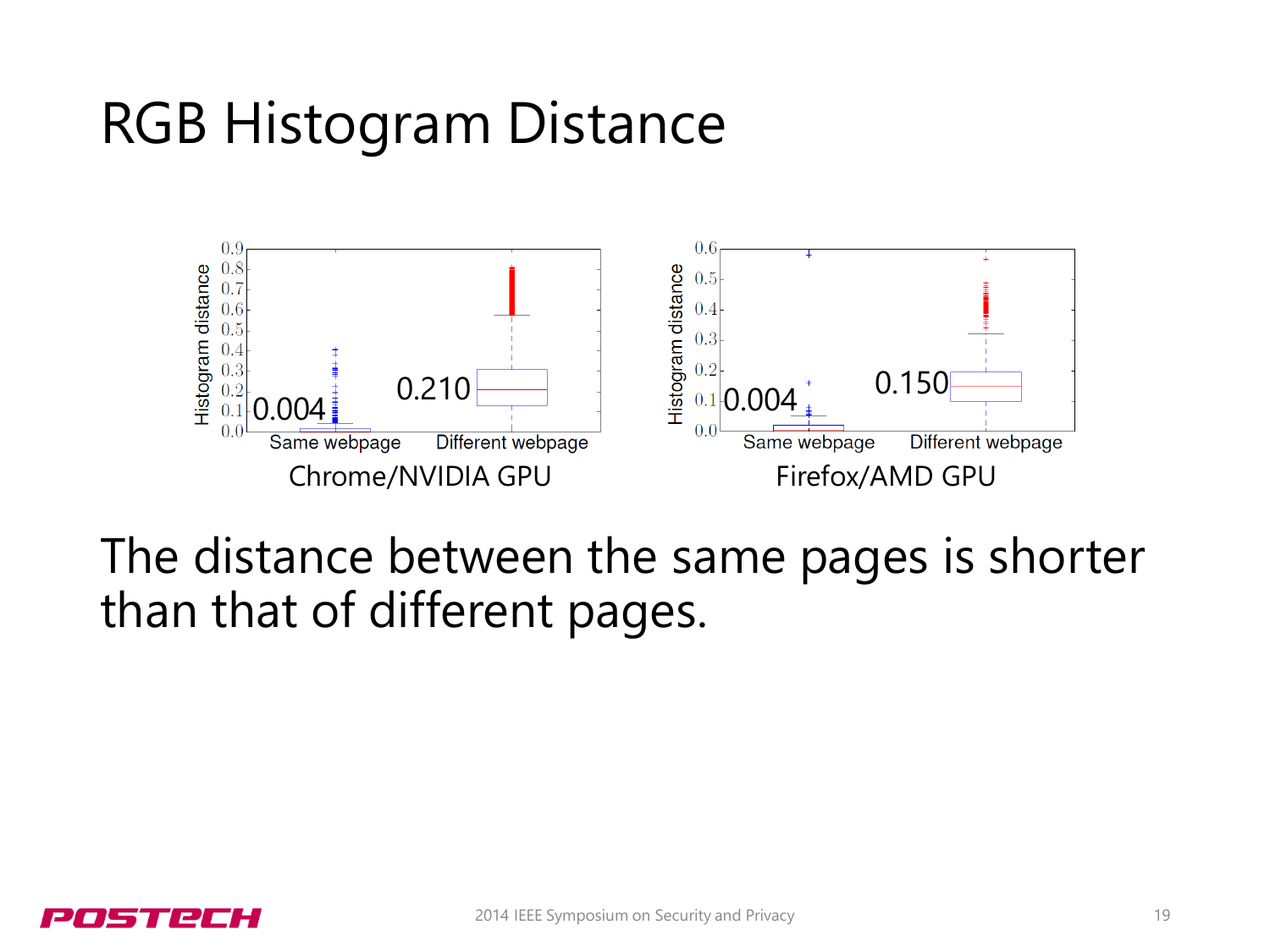# Pixel Sequence vs. RGB Histogram

- •Pixel sequence matching
	- Do not work when two dumps originate from different generation/vendor GPUs
	- Have slow matching speed
		- Take ~0.451s to compare two dumps
- •RGB histogram matching
	- Work even when two dumps originate from different generation/vendor GPUs
	- Have fast matching speed
		- take ~0.002s to compare two dumps

\* Measured at Intel Core i7-2600, 8 GB

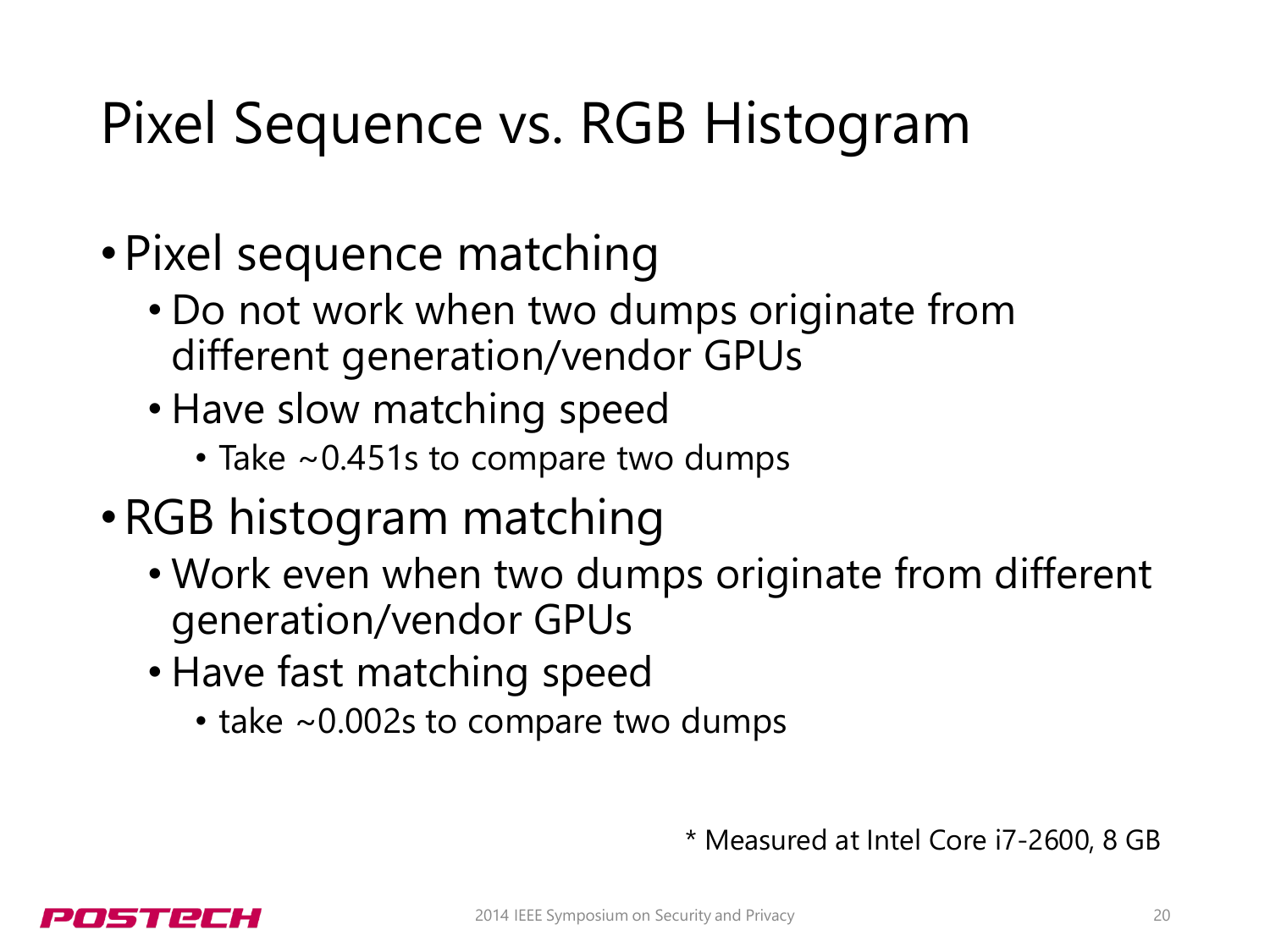# Inference Accuracy



- Combined matching
	- Use pixel sequence matching to select top-k similar dumps
	- Apply RGB histogram matching on the selected dumps
- •Inferring random 100 pages of Top 1000 domain
	- Best accuracy: **95.4%** of Chromium with NVIDIA GPU

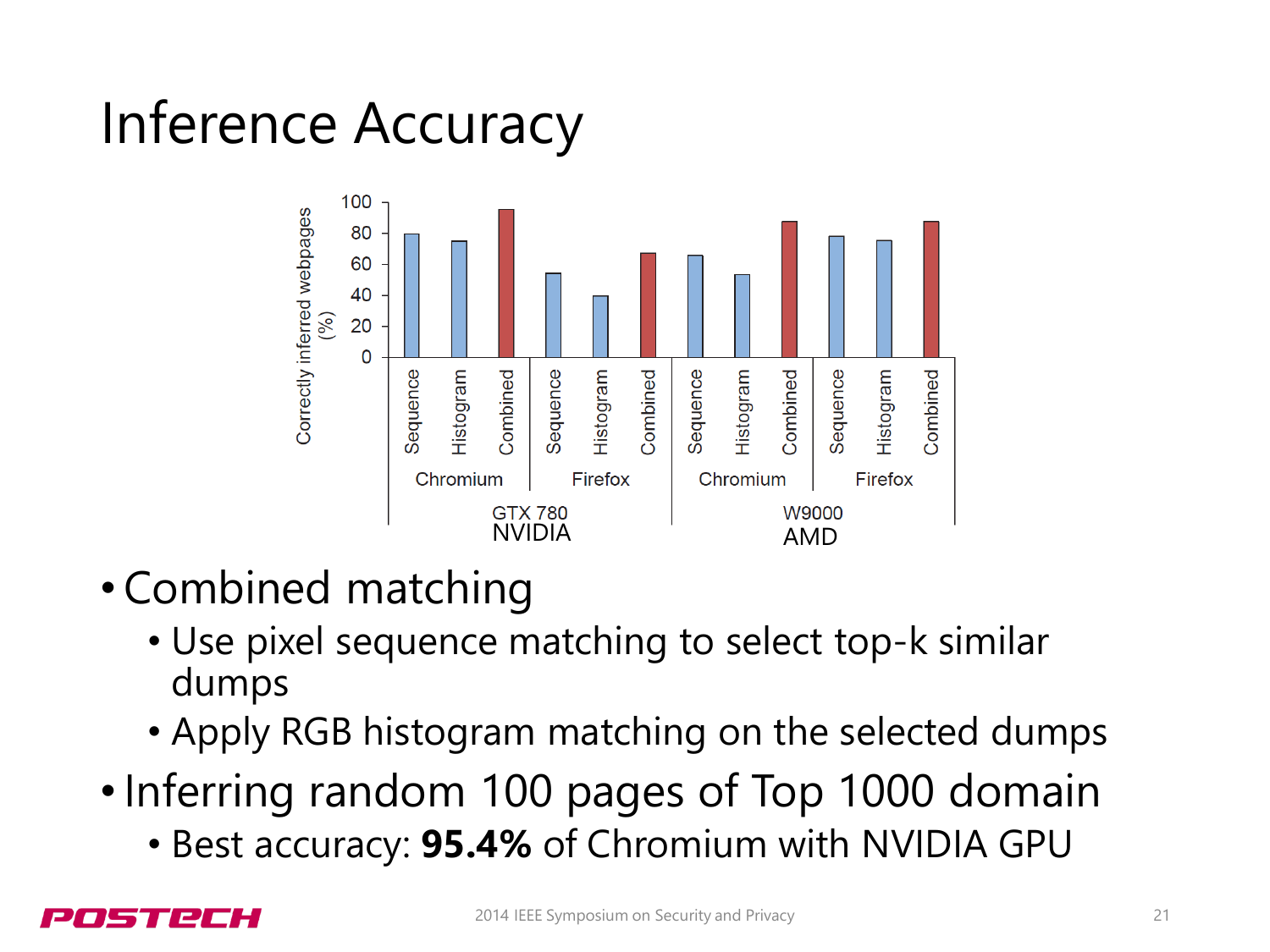#### Attack using Webpage Snapshot

- •Preparing webpage snapshots
	- Use PhantomJS to take image snapshots
- Histogram distance b/w dumps and snapshots



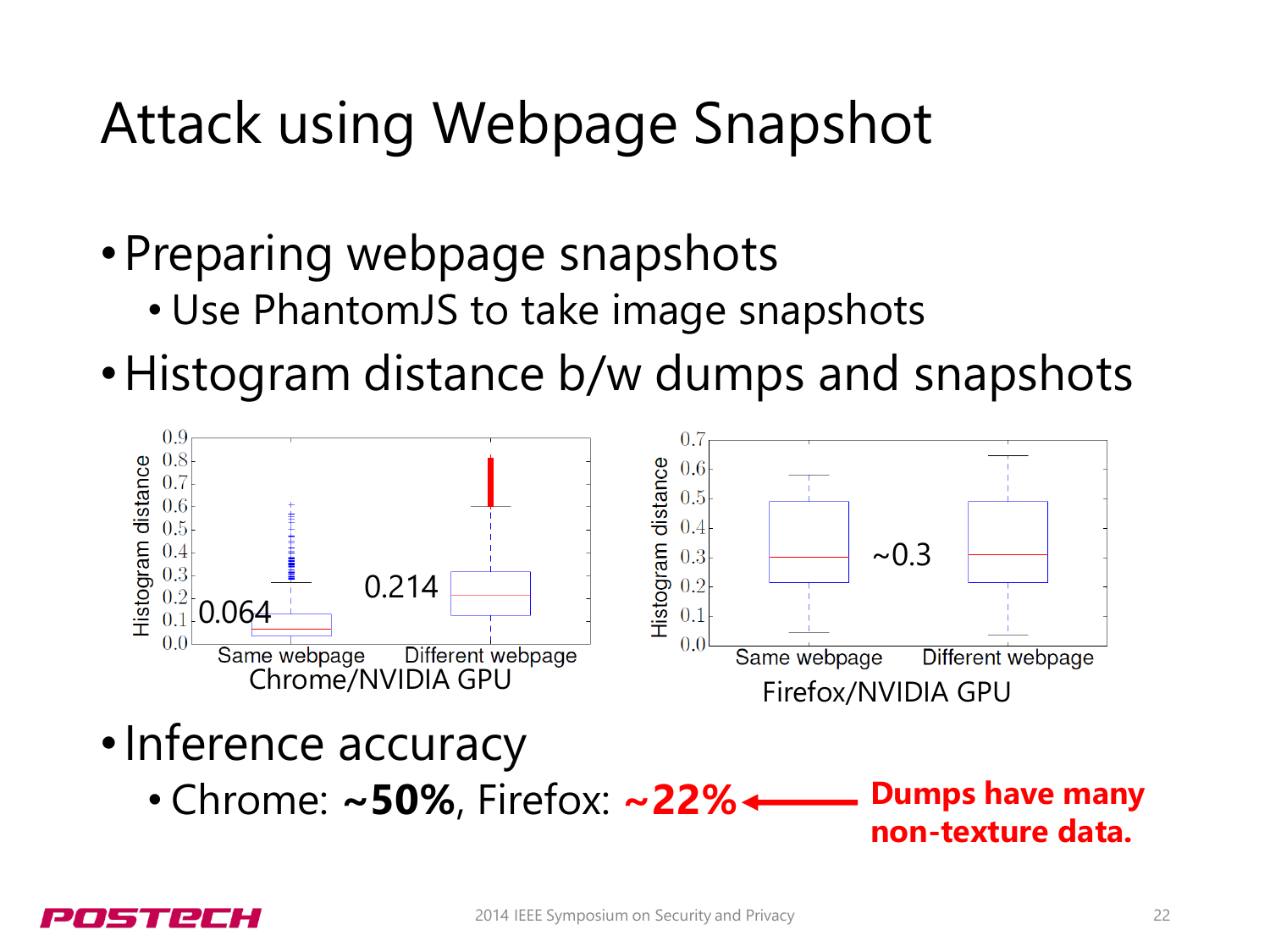#### **Contents**

- •Introduction
- •GPU Basics and Concerns
- •Disclosing GPU Memory
- •Inferring Browsing History from GPUs
- •**Discussion**
- •**Conclusion**

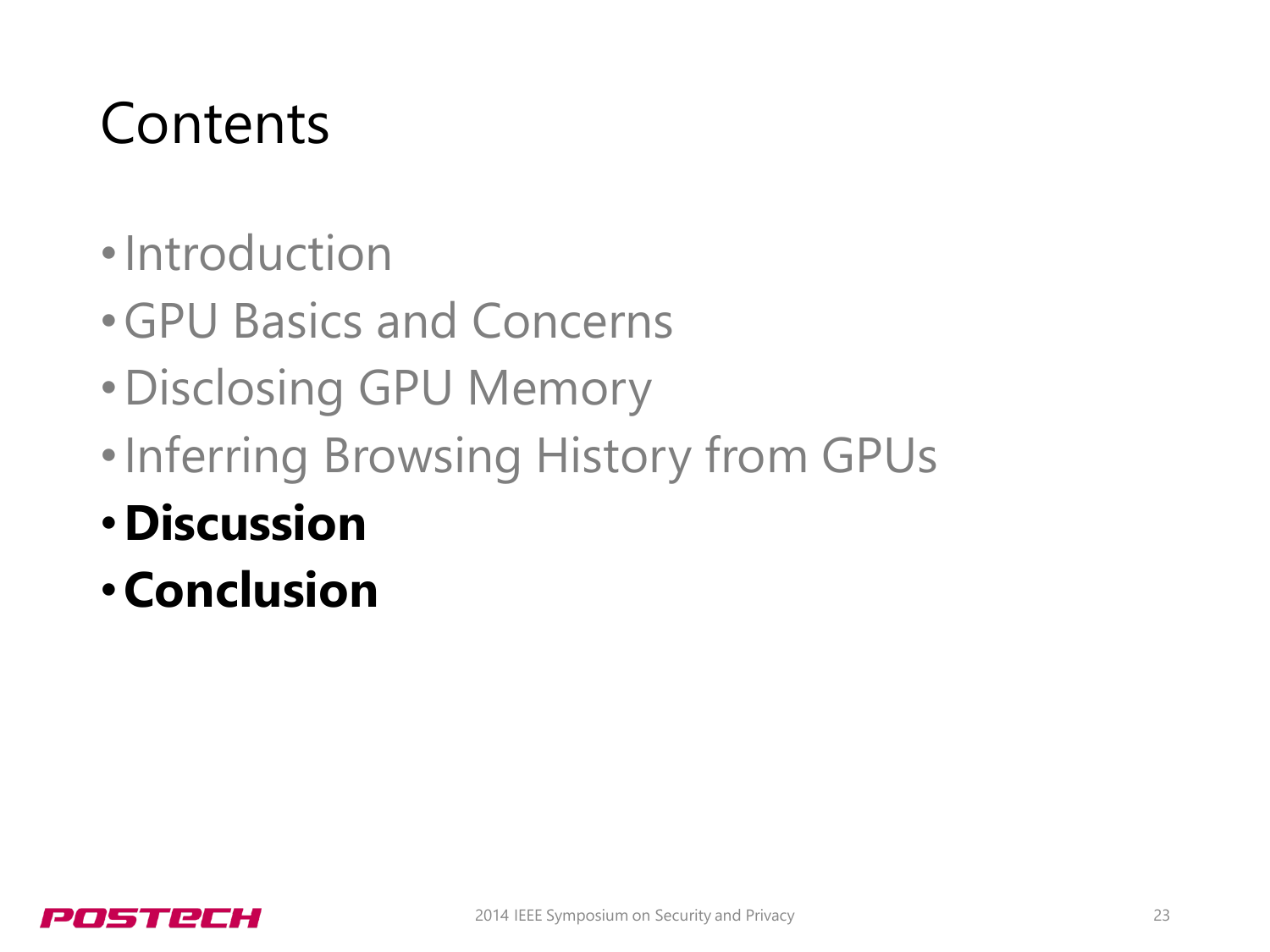## **Discussion**

- Mitigation
	- Initialize newly allocated memory pages
	- Delete the entire private and local memories at each GPU context switch
- •Unavoidable performance degradation
	- GPU context switch cost: **<25μs**
	- Clearing cost of the private/local memories: **~80μs**

#### **We need efficient solutions.**

\* Measured at NVIDIA GeForce GTX 780

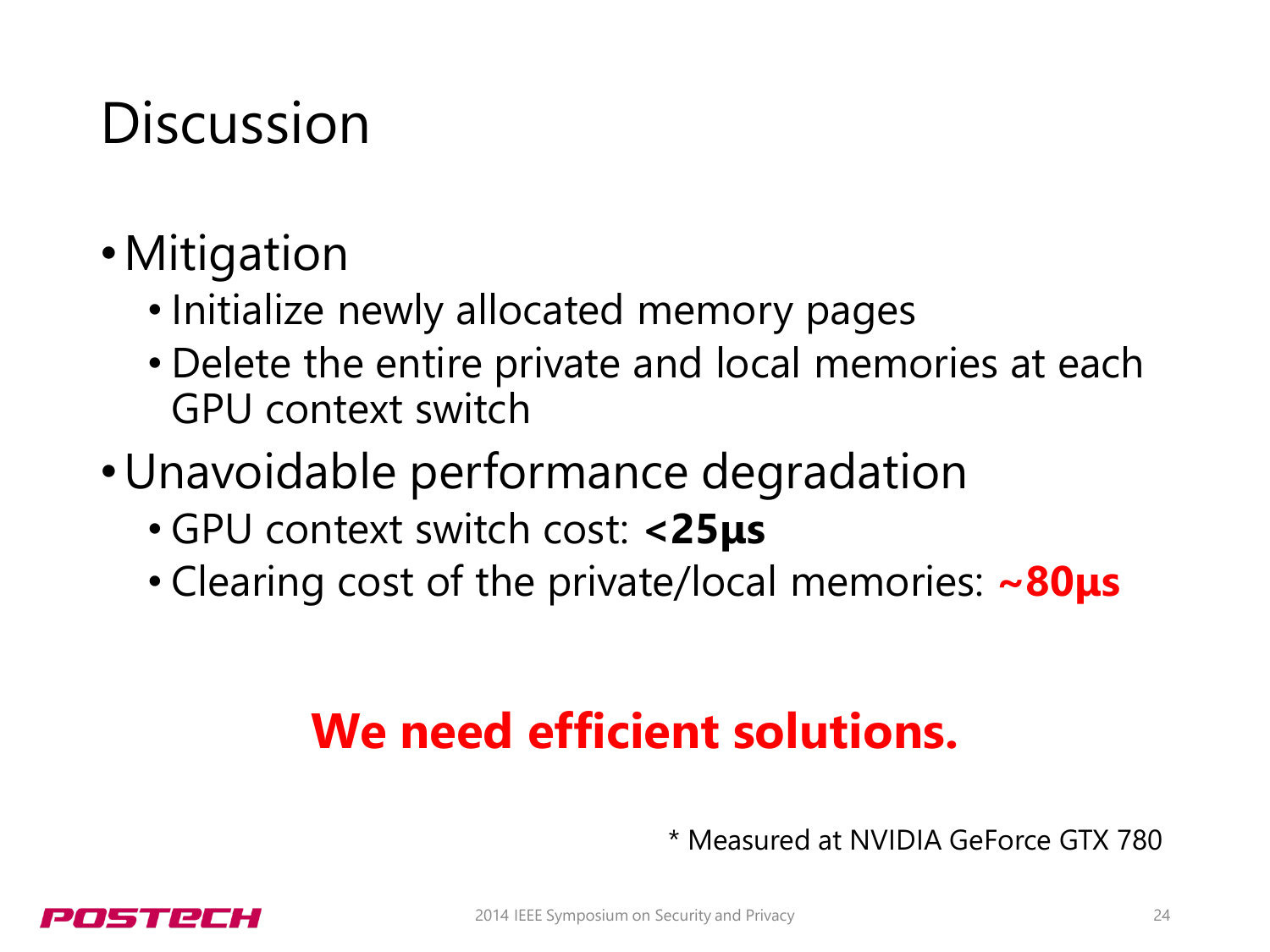## Conclusion

- We analyze and emphasize the security problems of GPUs.
	- Conduct an in-depth study of GPU security problems
	- Describe attacks to reveal sensitive data kept in GPU memory
	- Apply the attacks on popular web browsers
- Effective countermeasures need to be developed.

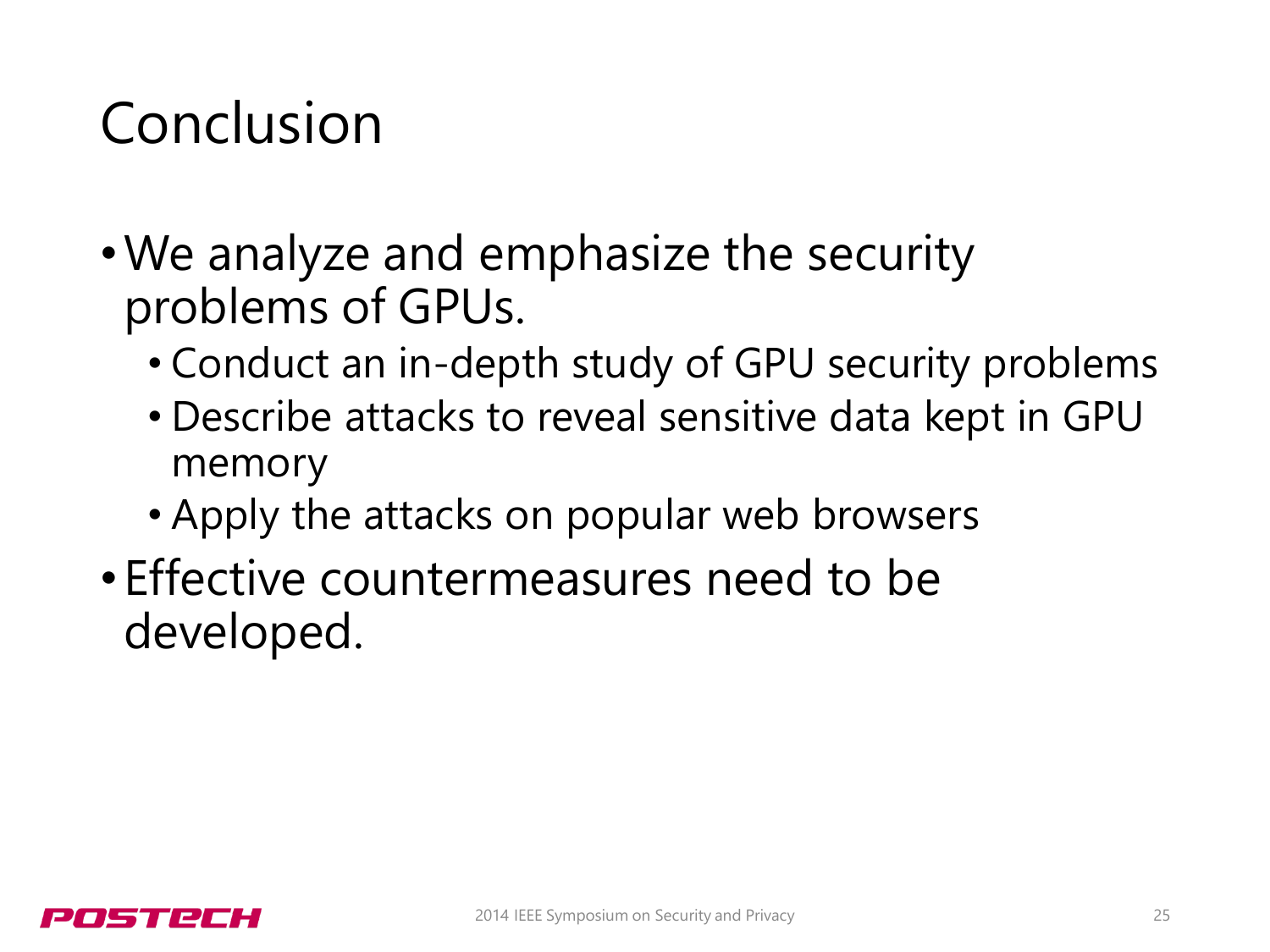# Backup Slides

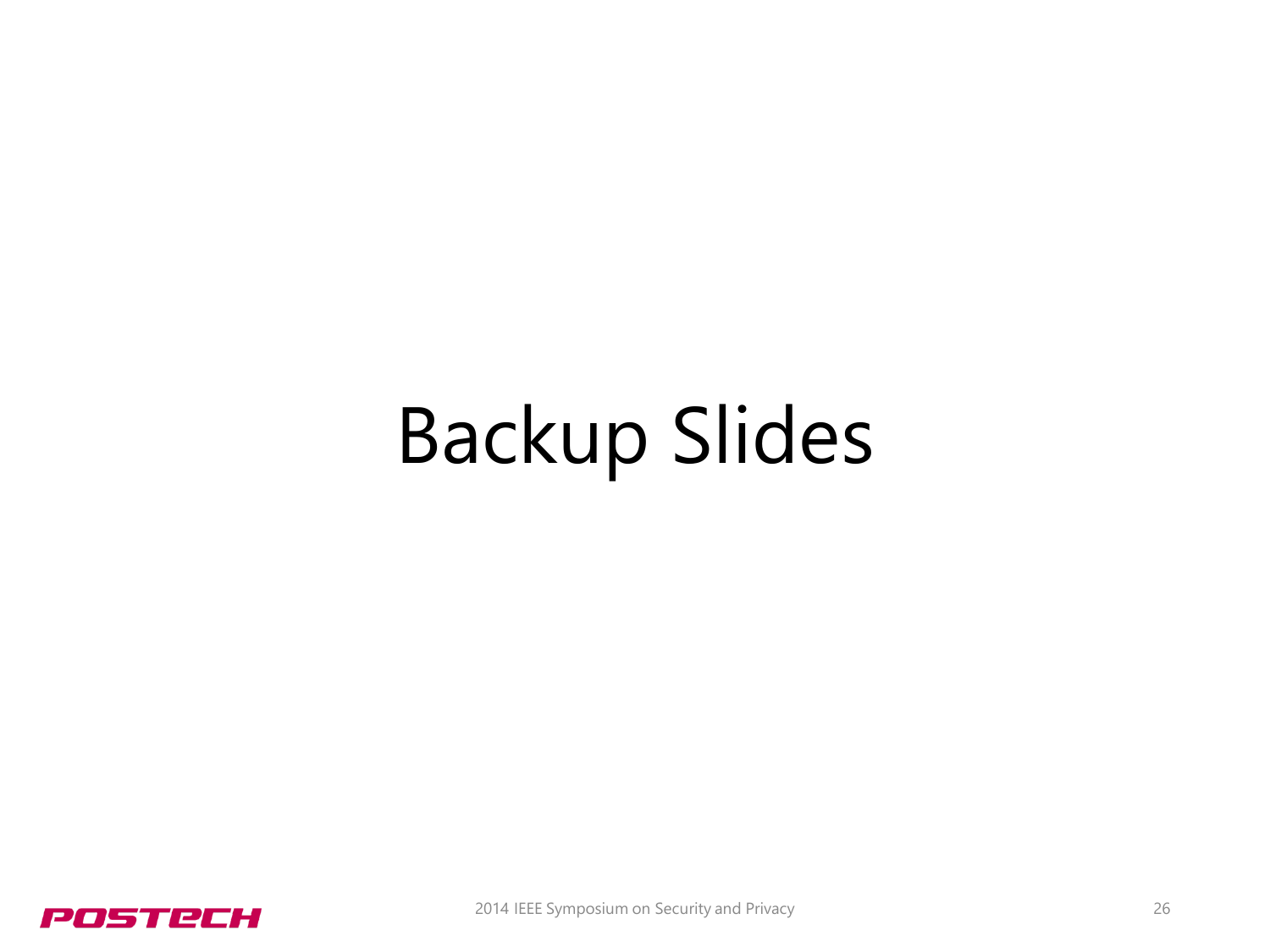#### Regional Google's



Have different time vs. memory usage patterns

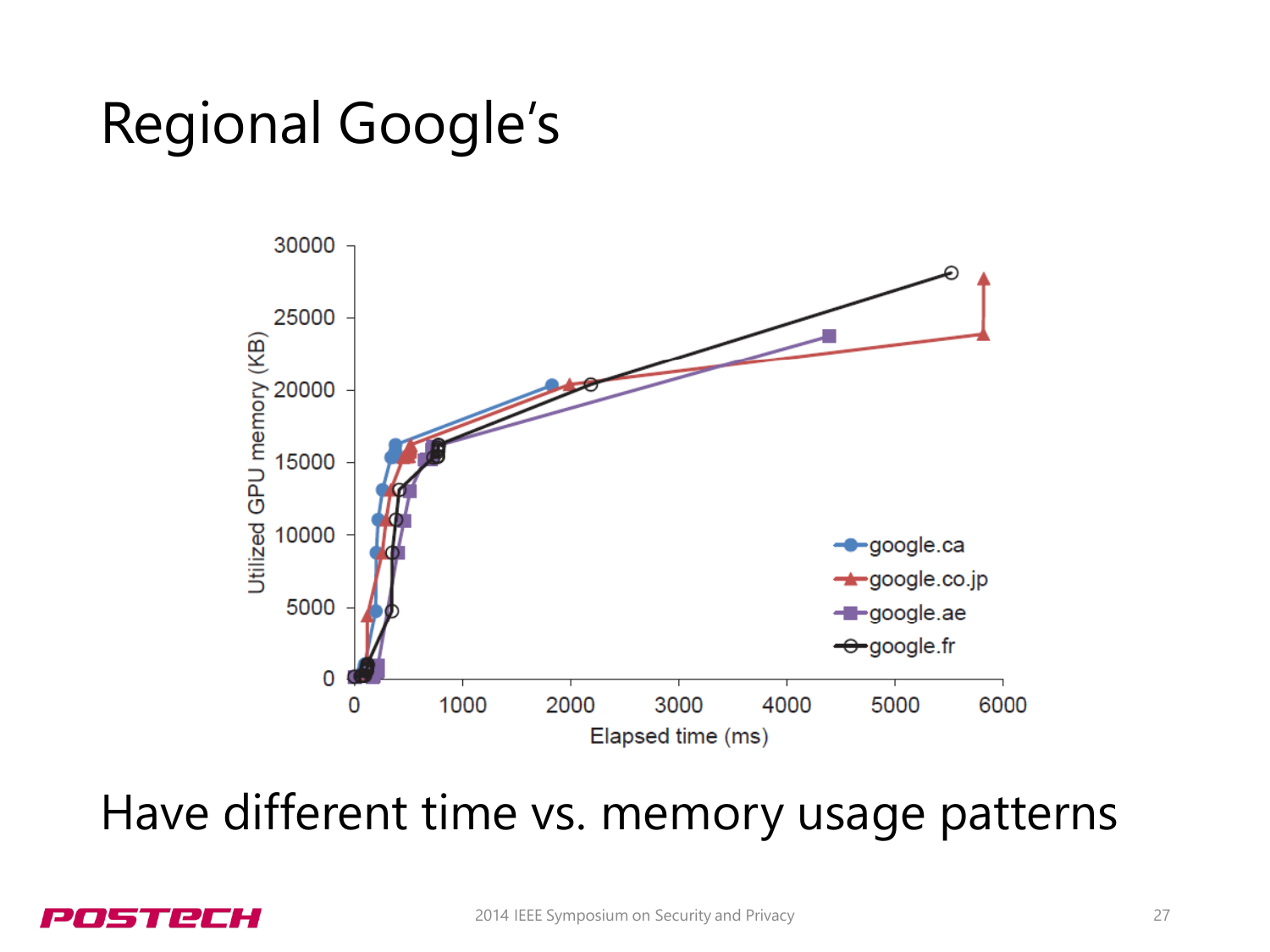#### Pixel Sequence Matching between Same Page Dumps from Different GPUs



The same webpage dumps from different GPUs are treated different.

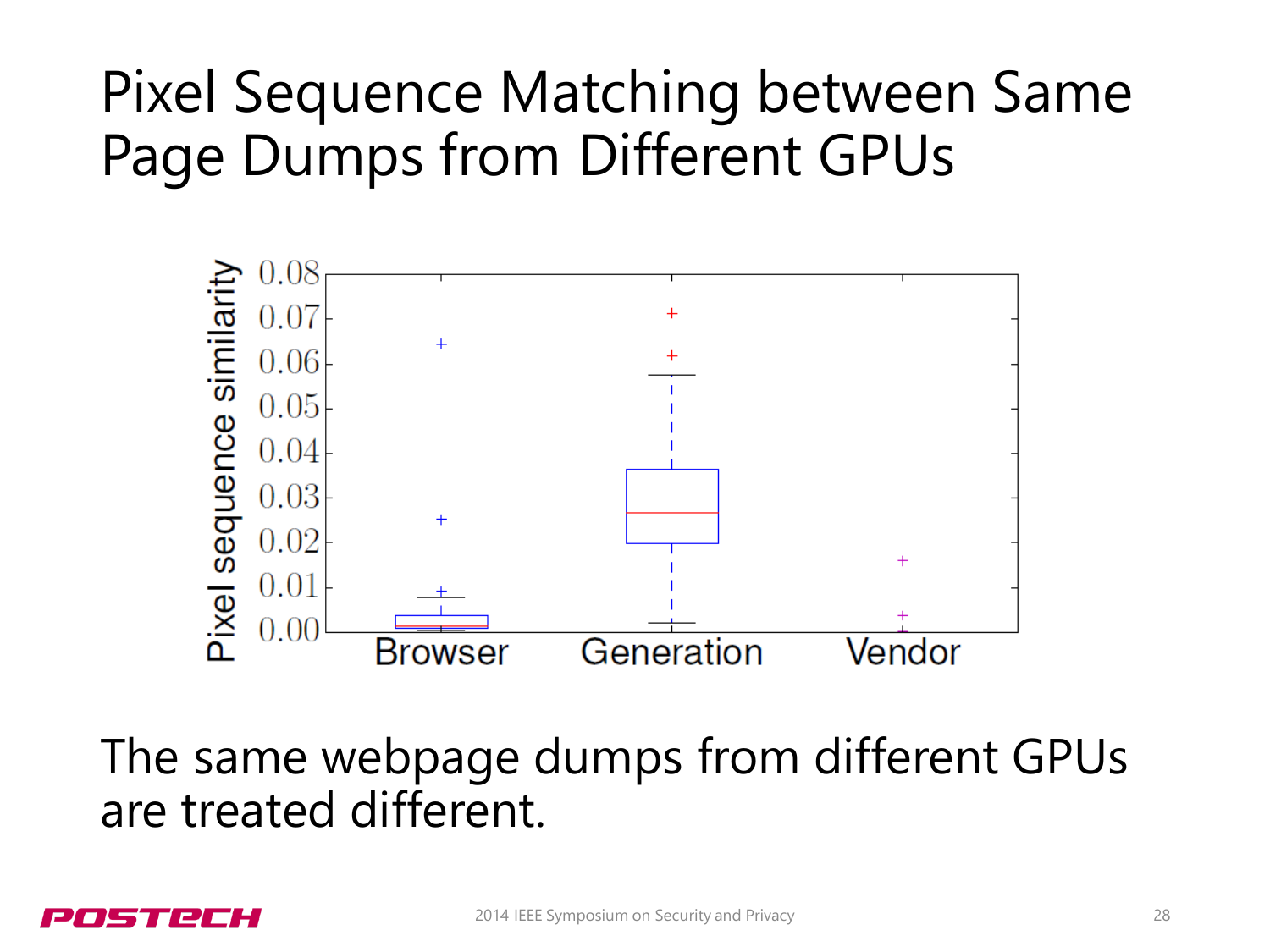#### Histogram Matching between Different GPUs



#### Dumps from different generation/vendor GPUs can be distinguished.

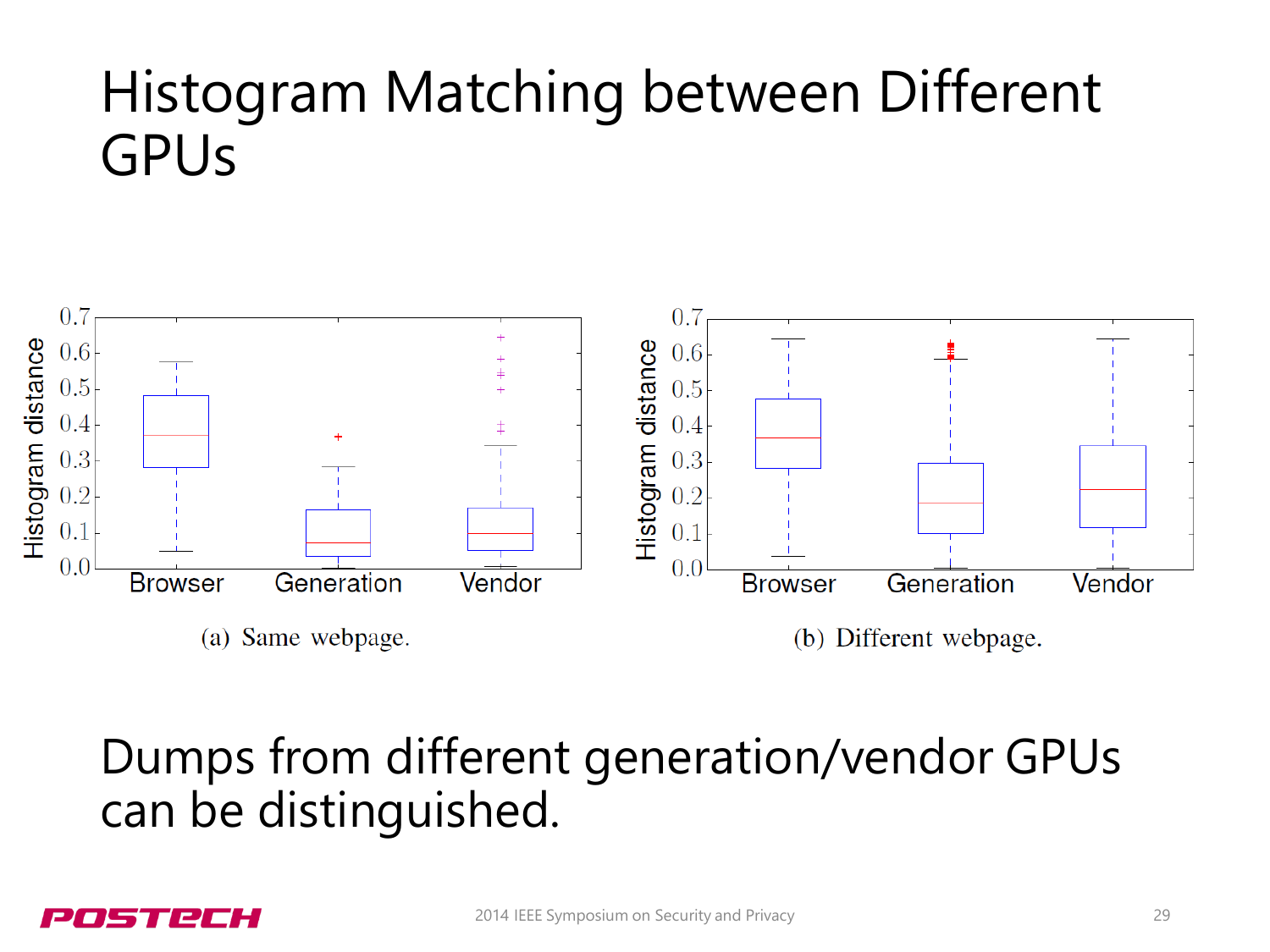#### Two Tabs



Textures of the foreground tab remain.